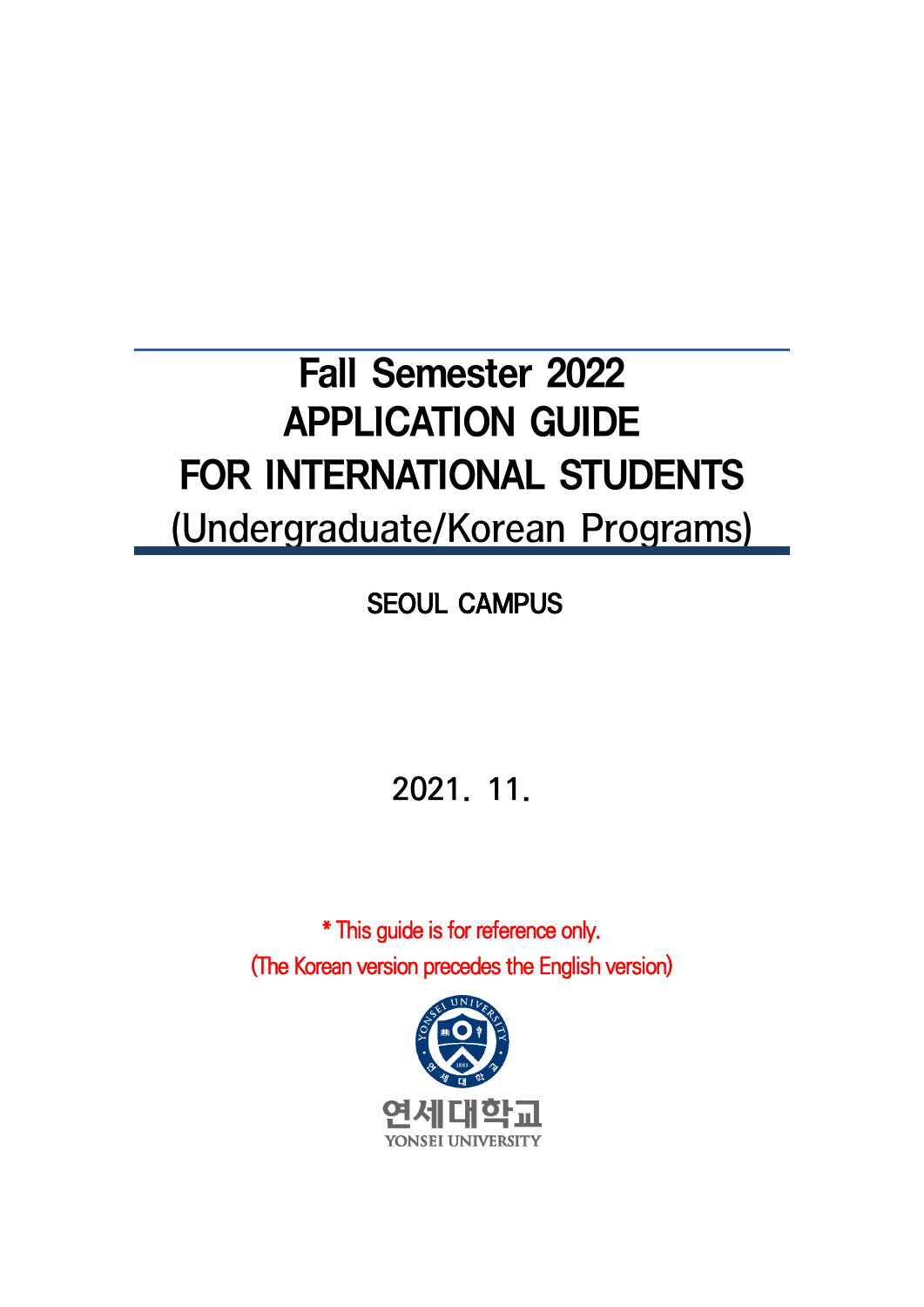## **CONTENTS**

### **〈GUIDE〉**

| VI_2. International Student Admission(GLD) …………………………………………………………………………………… 15 |
|--------------------------------------------------------------------------------|

### *<u><b>{INFORMATION}</u>*

| VII_1. Information on Apostille/Consulate Authentications …………………………………………………………… 17 |  |
|--------------------------------------------------------------------------------------|--|
|                                                                                      |  |
| VII_3. Tuition Payment and Korean Language Program …………………………………………………………………… 20     |  |
|                                                                                      |  |

### **〈FORMS〉**

#### VIII. Forms

- 1. Personal Statement(English)
- 2. Letter of Recommendation(English)
- 3. Academic History Record Sheet
- 4. Letter of Consent(Agreement on Verification of Records)
- 5. Letter of Request(Request form for Verification of Records)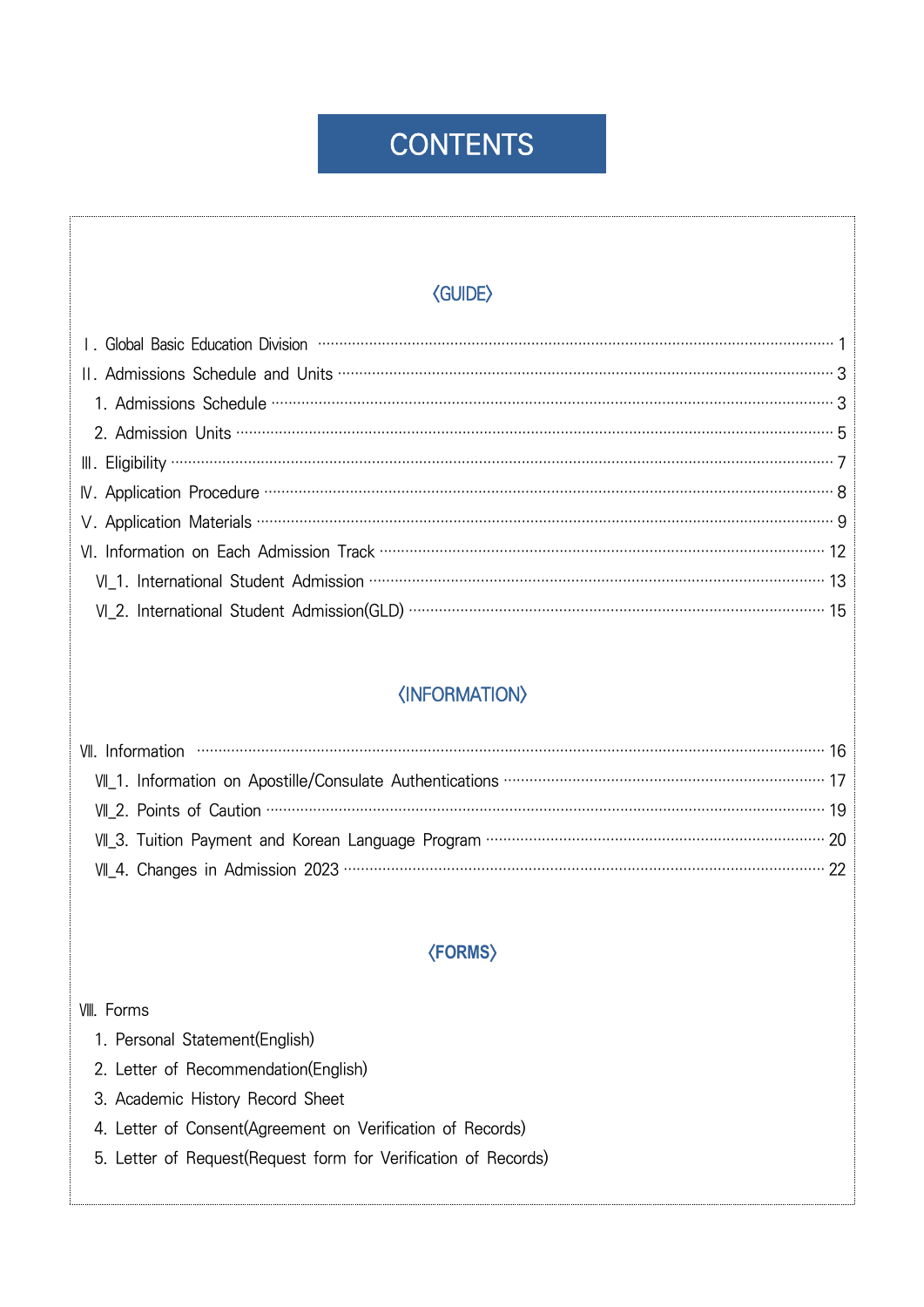## ▣ Notice for Admissions 2022 ▣

- The evaluation schedule mentioned in this guideline is subject to change in response to COVID-19.
- The evaluation method and process mentioned in this guideline are subject to change in response to COVID-19.
- If there are any changes, we will announce through the Yonsei University International Admissions Team website. Please visit the website frequently to get updated with the latest information and changes.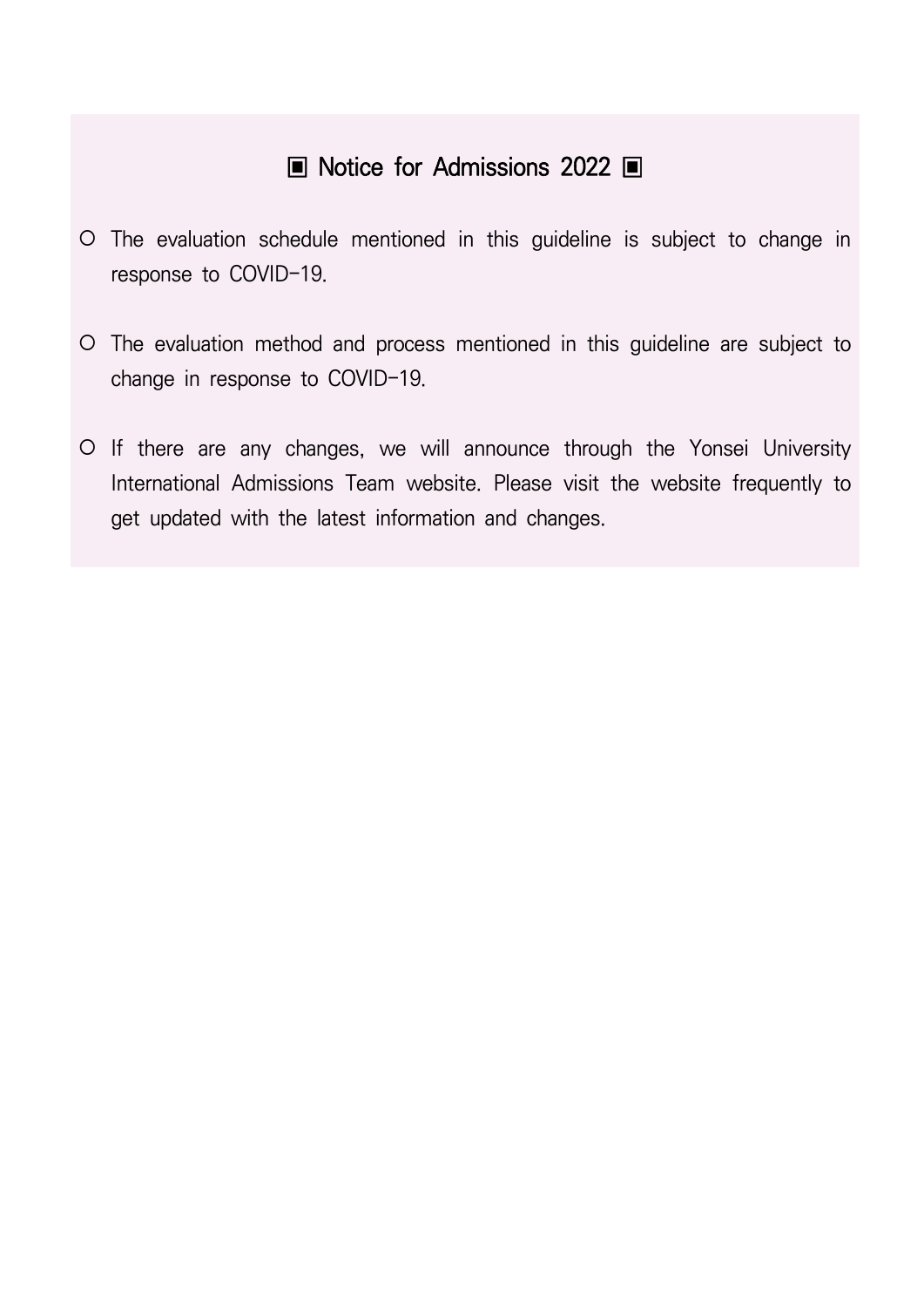## **I Global Basic Education Division**



Please check the following information in regards to the Global Basic Education Division(GBED).

### ■ Global Basic Education Division (GBED)

 All international students who have been admitted to the university should complete Korean language and basic education courses at GBED during their first year. GBED provides international students with intensive Korean language education so that they can improve language skills for academic performances, adjust to college life, and successfully complete their studies at Yonsei University.

### 1. Division by Grades

| Grade    | Freshman (1st year)                                        | Sophomore - Senior $(2^{nd} - 4^{th} \text{ year})$                                              |
|----------|------------------------------------------------------------|--------------------------------------------------------------------------------------------------|
| Division | Global Basic Education Division,<br>Global Leaders College | Majors and Departments<br>(Liberal Arts, Business and Economics, Business,<br>Engineering, etc.) |
| Location | International Campus - Songdo                              | Main Campus - Sinchon                                                                            |

### 2. GBED Curriculum

- 1) GLC (Global Leaders College) General Education
- The following courses will be exclusively offered to international students : Understanding of Number in Daily Life, Guide to Politics, Landmarks of Korean Culture, Digital Art and Culture, Understanding Global Industry, Materials and Civilization, GLC Mathematics, Technology Society and Leadership, Understanding Food and Food Science, etc.
- 2) GLC Korean Language Education
- GBED curriculum provides different levels of Korean language classes to help international students achieve an academic level of Korean language in accordance with each student's Korean skills, which are measured by GLC's Korean Language Proficiency Test or TOPIK.

| Korean Language<br>Proficiency | Curriculum                                          |
|--------------------------------|-----------------------------------------------------|
| Beginner                       | Complete 3 GLC Basic Korean Language Courses        |
| Intermediate                   | Complete 4 GLC Intermediate Korean Language Courses |
| Advanced                       | GLC Liberal Arts and Major Courses                  |

- 3) GLC English Language Education
- GBED provides different levels of English language courses that are taught by native-speaking professors in order to support students become global leaders.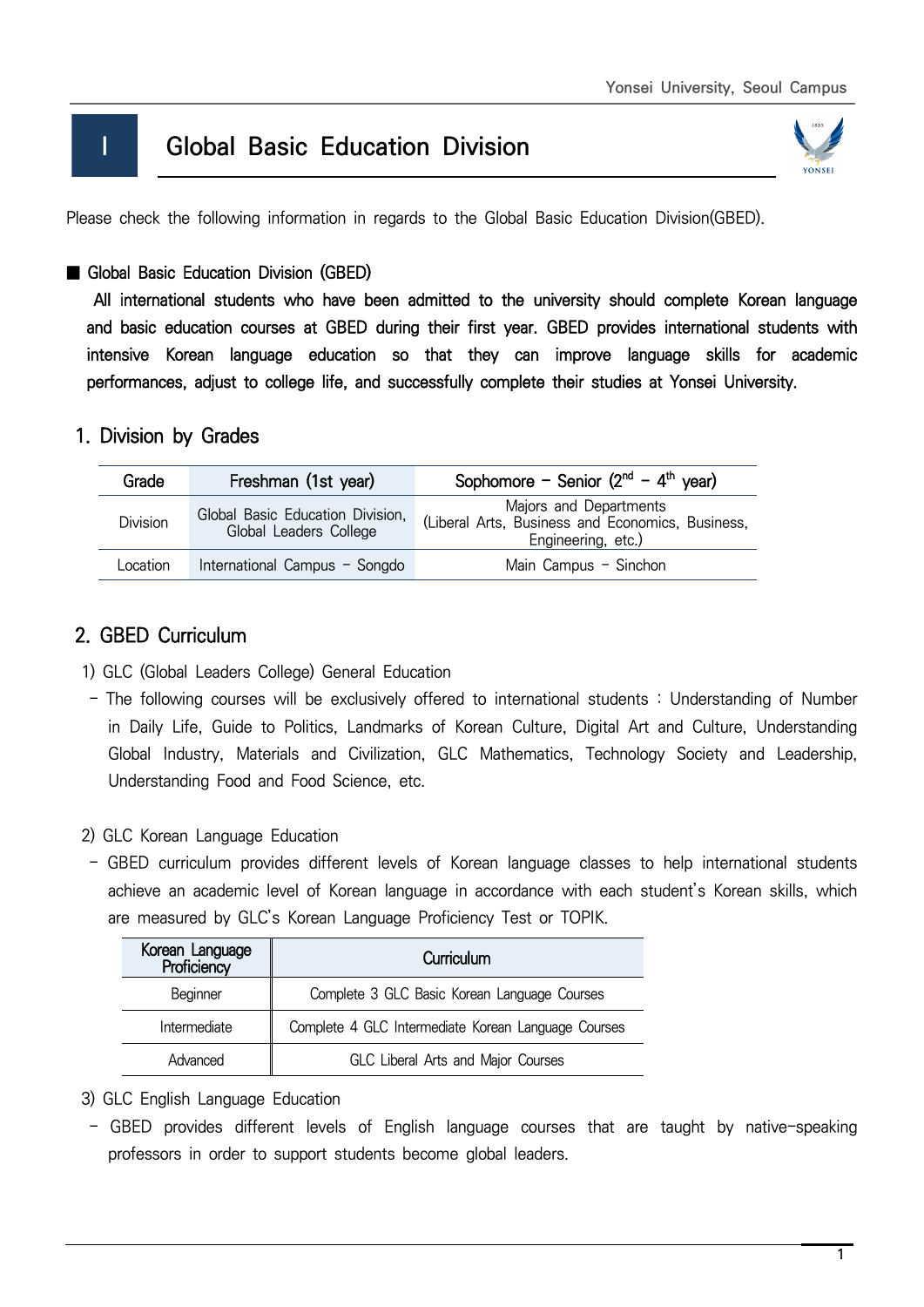#### 4) Absolute Evaluation System

 To alleviate the academic burden for all courses in Global Leaders College the absolute evaluation method is used to evaluate students. Also, all the courses in GLC are provided exclusively for GLC students, to relieve the stress of having to compete with Korean students.

### 3. Benefits of Global Basic Education Division

- 1) Premium Courses Exclusive for International Students This premium curriculum includes various courses helping Korean language learning in order to improve students' academic performance and to increase their adaptation and satisfaction of the campus life, helping them prepare appropriately for studying in their original major field.
- 2) Korean Writing Assistance and Academic Support Center for International Students Academic writing programs are available for international students to help them study more effectively whilst offering them the necessary assistance for academic assignments such as reports. Plus, international students can get advice regarding their courses and professional academic guidance from academic advisors. They can also receive administrative services, as well as counseling, regarding the curriculum of the college they will enter into as a sophomore.
- 3) Extracurricular Activity Programs International students will have the opportunity to gain diverse experiences and chances to learn more about Korea through special programs designed exclusively for them. e.g. Korean Culture Experiences.
- 4) One-stop Services, Airport Pick Up Services

 To facilitate international students in adapting to college life, we provide international students who enter Yonsei University the necessary guidance and services from day one. We pick them up at the airport and show them how to move-in to the dormitory, register for classes, etc.

### 4. Remarks

- 1) Students will belong to GBED for one full year starting from matriculation.
	- ※ Note: The students of Physical Education major and Sport Industry Studies under College of Educational Sciences will only belong to GBED for one semester, not a full year.

### 2) Tuition Fee: 6,140,000 KRW(per semester)

Tuition fees from 2nd year differ based on each major/department.

※ Freshmen students from College of Music, Pre-Medicine, Pre-Dentistry, Pharmacy and Nursing are not assigned to GBED.

- Global Leaders College -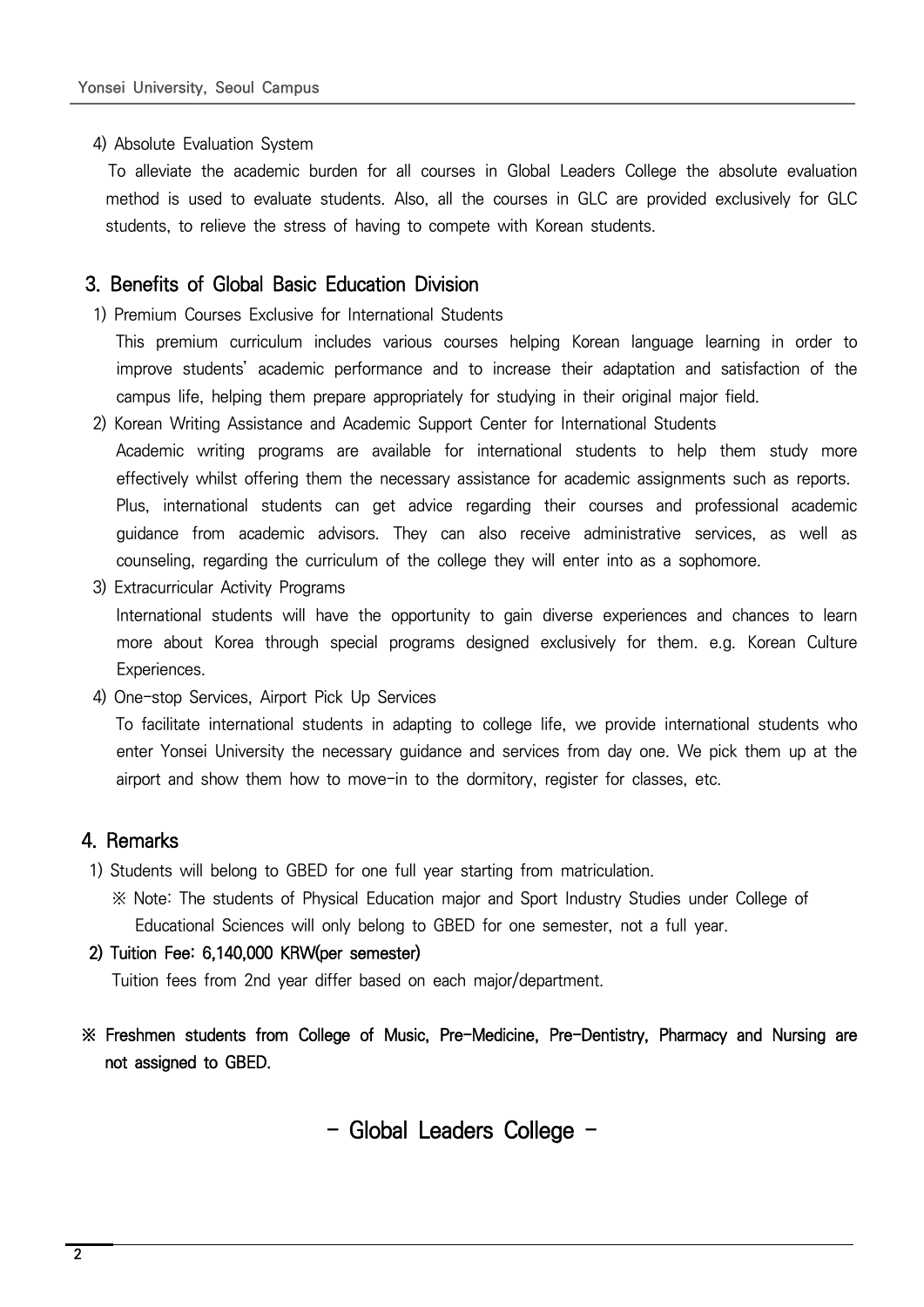## II Admissions Schedule and Units



### 1. Admissions Schedule

| <b>Classification</b>                        | Category<br>Date and Time<br>(Admission Unit)                         |                                           | Location                                                                                                          | <b>Note</b>                                                                                                                                           |  |
|----------------------------------------------|-----------------------------------------------------------------------|-------------------------------------------|-------------------------------------------------------------------------------------------------------------------|-------------------------------------------------------------------------------------------------------------------------------------------------------|--|
| Online                                       | International Student<br>Admission<br>(General Units)                 | 2022. 3. 2. (Wed) ~ 4. 15. (Fri)<br>17:00 | Yonsei International<br>Undergraduate Admissions                                                                  | The application                                                                                                                                       |  |
| Application                                  | International Student<br>Admission<br>(Global Leadership<br>Division) | 2022. 3. 2. (Wed) ~ 4. 29. (Fri)<br>17:00 | Team Website<br>(http://iadmission.yonsei.ac.kr)                                                                  | can be only<br>submitted online.                                                                                                                      |  |
| Application<br>Documents<br>Submission       | International Student<br>Admission<br>(General Units)                 | Delivered by 2022. 4. 22. (Fri)           | 우) 03722<br>서울특별시 서대문구 연세로 50<br>연세대학교 국제처 국제입학팀<br>외국인 입학전형 담당자 앞                                                | After completing<br>the online<br>application,<br>applicants should                                                                                   |  |
| (Registered<br>Mail/<br>Overseas<br>Express) | International Student<br>Admission<br>(Global Leadership<br>Division) | Delivered by 2022. 5. 6. (Fri)            | International Undergraduate<br>Admissions, Yonsei University<br>50 Yonsei-ro, Seodaemun-gu,<br>Seoul 03722, Korea | print it out and<br>submit it with<br>other documents<br>through registered<br>mail.                                                                  |  |
| Application                                  | International Student<br>Admission<br>(General Units)                 | 2022. 4. 22. (Fri) ~ 7. 8. (Fri)          | Applicant's e-mail                                                                                                | Applicants must                                                                                                                                       |  |
| Results                                      | International Student<br>Admission<br>(Global Leadership<br>Division) |                                           |                                                                                                                   | check the result<br>directly.                                                                                                                         |  |
| Tuition fee<br>Payment                       | All Admission Units                                                   | 2022. 7.                                  | Information regarding payment<br>period and method will be<br>notified to accepted students                       | Transfer to<br>individually<br>assigned<br>deposit-only virtual<br>bank account<br>(Internet banking,<br>account transfer.<br>phone banking,<br>etc). |  |

 ※ For Fall 2022, all accepted students(excluding students of the majors mentioned below) are to spend their first and second semesters(freshman year) at the International Campus in Incheon for the Residential College Program.

- Students who are admitted to the College of Music spend their whole 4 year education at the Seoul Sinchon Campus.
- Students who are admitted to the Department of Sport Industry Studies and Physical Education only spend their first semester of their freshman year at the International Campus for the Residential College Program.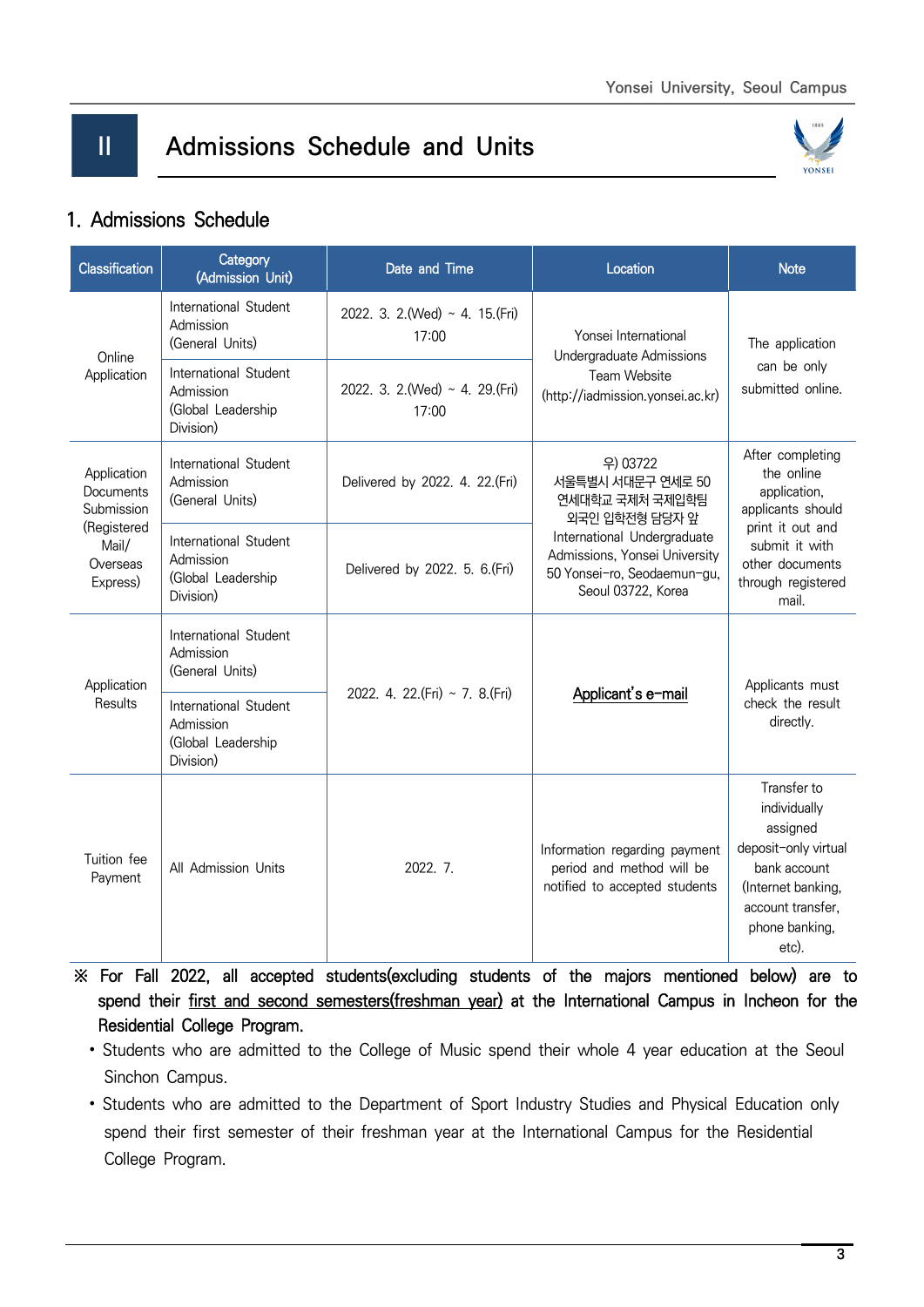※ All information mentioned in this guideline, such as screening schedule, locations, interviews, and evaluation methods is subject to change in response to COVID-19.

 If there are any changes, we will announce through the International Undergraduate Admissions Team Website.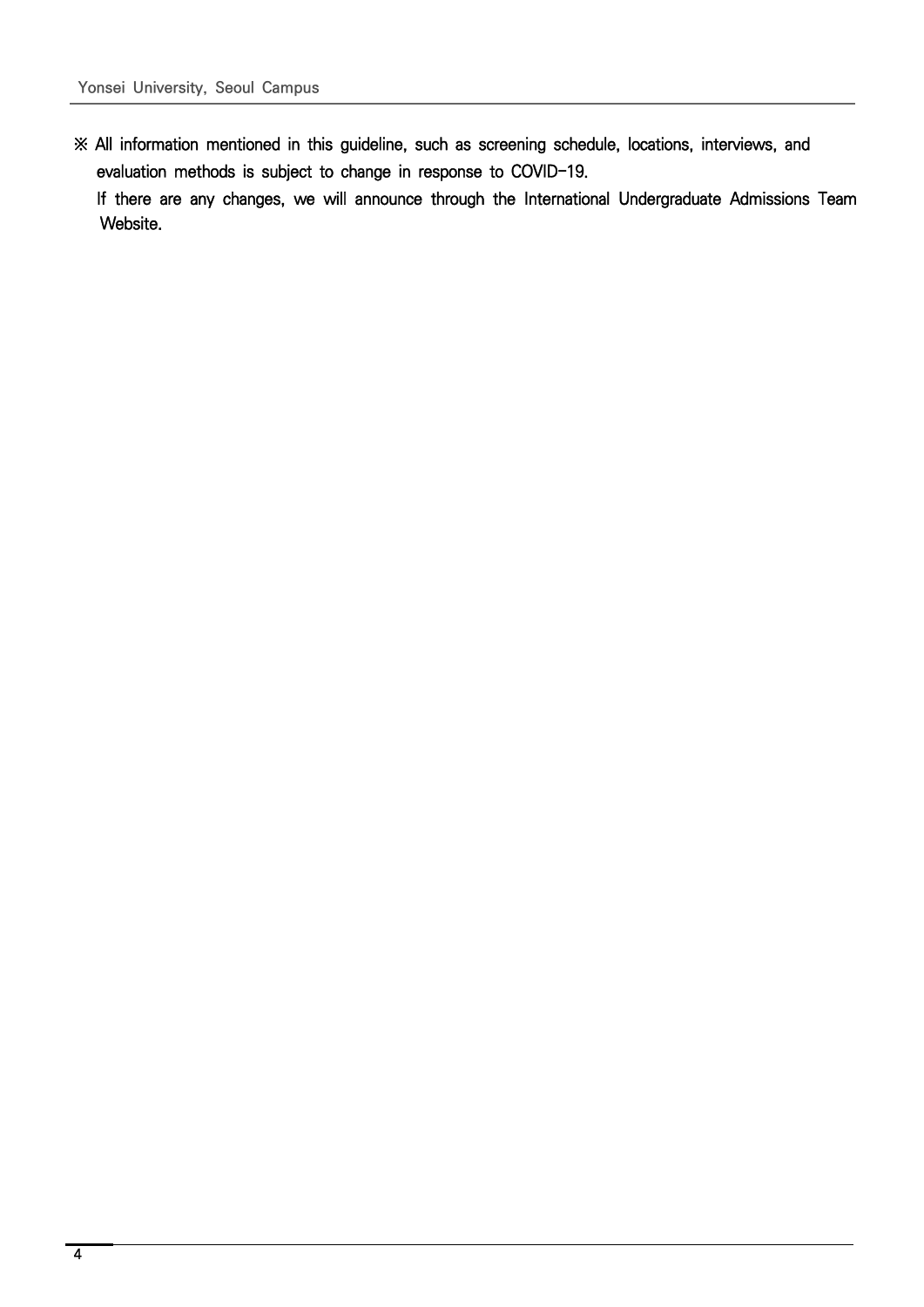### 2. Admission Units

| <b>Track</b>              | College                   | Major/Department                          | Quota                        |
|---------------------------|---------------------------|-------------------------------------------|------------------------------|
|                           |                           | *Korean Language & Literature             |                              |
|                           |                           | *Chinese Language & Literature            |                              |
|                           |                           | *English Language & Literature            |                              |
|                           |                           | *German Language & Literature             |                              |
|                           | College of                | *French Language & Literature             |                              |
|                           | Liberal Arts              | *Russian Language & Literature            |                              |
|                           |                           | *History                                  |                              |
|                           |                           | *Philosophy                               |                              |
|                           |                           | *Library & Information Science            |                              |
|                           |                           | *Psychology                               |                              |
|                           | College of Business       | Economics                                 |                              |
|                           | and Commerce              | <b>Applied Statistics</b>                 |                              |
|                           | College of Business       | <b>Business Administration</b>            |                              |
|                           |                           | *Mathematics                              |                              |
|                           |                           | *Physics                                  |                              |
|                           | College of Sciences       | *Chemistry                                |                              |
|                           |                           | *Earth System Sciences                    |                              |
|                           |                           | Astronomy                                 |                              |
|                           |                           | Atmospheric Sciences                      |                              |
|                           |                           | Chemical & Biomolecular Engineering       |                              |
|                           | College of<br>Engineering | Electrical & Electronic Engineering       |                              |
| International             |                           | Architectural Engineering                 |                              |
| Student                   |                           | Urban Planning & Engineering              |                              |
| Admission                 |                           | Civil & Environmental Engineering         | a few numbers for each major |
|                           |                           | Mechanical Engineering                    |                              |
|                           |                           | Materials Science and Engineering         |                              |
|                           |                           | Industrial Engineering                    |                              |
|                           | College of Computing      | *Computer Science                         |                              |
|                           |                           | Department of Artificial Intelligence     |                              |
|                           | College of Life Science   | *Systems Biology                          |                              |
|                           | and Biotechnology         | *Biochemistry                             |                              |
|                           |                           | Biotechnology                             |                              |
|                           | College of Theology       | *Theology                                 |                              |
|                           |                           | Political Science & International Studies |                              |
|                           |                           | Public Administration                     |                              |
|                           | College of Social         | Social Welfare                            |                              |
|                           | Sciences                  | *Sociology                                |                              |
|                           |                           | Cultural Anthropology                     |                              |
|                           |                           | Communication                             |                              |
|                           |                           | *Clothing & Textiles                      |                              |
|                           |                           | *Food & Nutrition                         |                              |
|                           | College of Human          | House & Interior Design                   |                              |
|                           | Ecology                   | *Child & Family Studies                   |                              |
|                           |                           | Human Environment & Design                |                              |
| International             |                           |                                           |                              |
| Student<br>Admission(GLD) | Global Leaders<br>College | Global Leadership Division                |                              |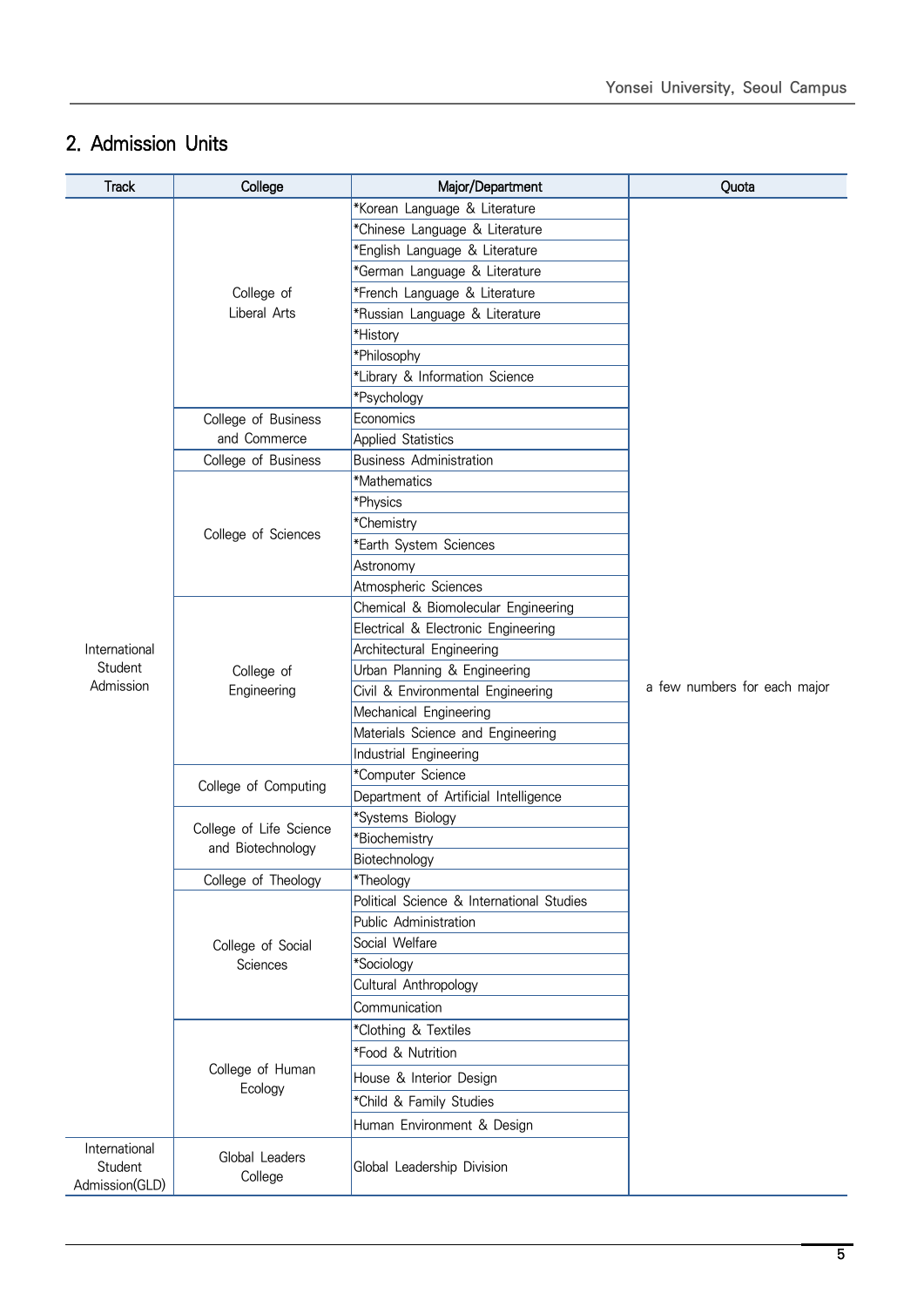### ■ Notes

 1) Application for departments under Underwood International College will be processed SEPARATELY by the Office of Underwood International College.

[Please refer to the UIC webpage for more information(https://uic.yonsei.ac.kr)]

- 2) The majors/departments above are undergraduate courses conducted in Korean language, and some majors/departments may include courses taught in English.
- 3) Majors marked with an asterisk(\*) offer pre-service teacher preparation programs.
- 4) Architectural Engineering major is divided into Architecture [5-year program] and Architectural Engineering [4-year program].
- 5) Current Accreditation by College and Department:
	- College of Business: Department of Business Administration has been certified with KABEA(Korean Association of Business Education Accreditation), AACSB(Association to Advance Collegiate Schools of Business International) and EQUIS(the European Quality Improvement System).
- 6) Yonsei University hold full rights not to admit any applicants who do not meet the requirements.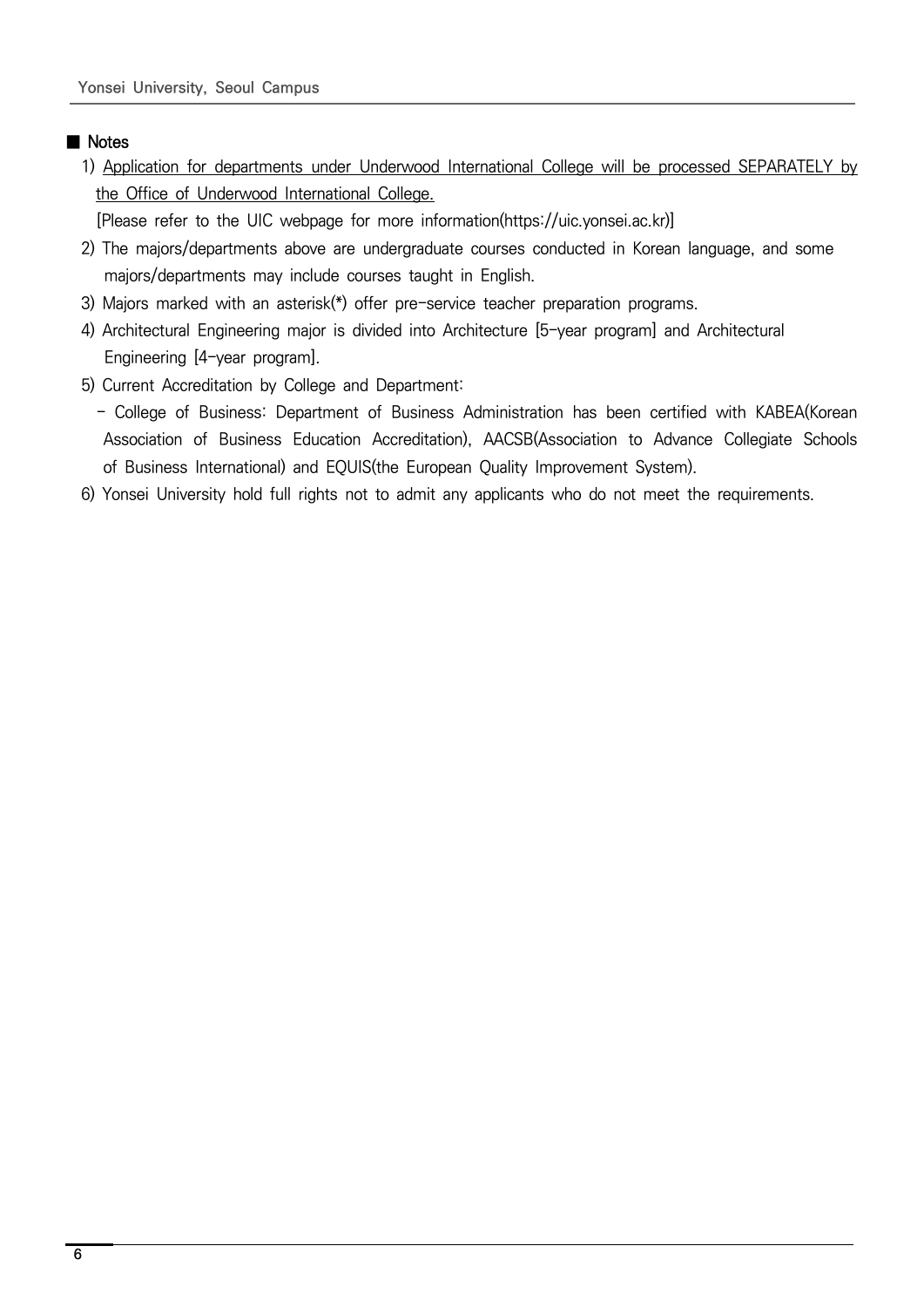## Ⅲ Eligibility



### ■ Eligibility for Application

 Applicants and both of their parents must hold a non-Korean nationality. Also, applicants must graduate high school or must be expected to graduate by August 2022.

### ▣ Important Notes on Eligibility for Application

- Citizenship status is determined at the time of application submission.
- $\circ$  If the applicant or any one of the applicant's parents has a dual citizenship, one being Korean, the student is not eligible for this track.
- $\circ$  Korea-born adoptees of foreign nationality are considered as foreign nationals only if they acquired the foreign nationality before entering elementary school(Grade 1).
- $\circ$  Only applicants and both parents, who have acquired foreign citizenship before the applicant starts high school education(Grade 10) or the equivalent, are eligible for this track.
- $\circ$  A Taiwanese applicant with one parent of Taiwanese citizenship is considered eligible as an international student.
- Total years of education will be counted based on the Korean educational system. [Overseas education years will be counted as follows: From Grade 1 to 6 to be elementary school, from Grade 7 to 9 to be middle school, from Grade 10 to 12 to be high school]
- $\circ$  In principle, for applicants whose country's formal education system(elementary to high school) is less than twelve years, only applicants who completed the full school years that are approved by the Korean Ministry of Education as equivalent to Korean high school will be considered as qualified high school graduates. However, in general, the qualification as a legitimate high school graduate will be judged by taking into account each country's educational system based on the Korean formal educational system.
- GED, home schooling, cyber schooling, or other equivalent certificates are not considered as a high school diploma, thus does not satisfy the minimum criteria for eligibility.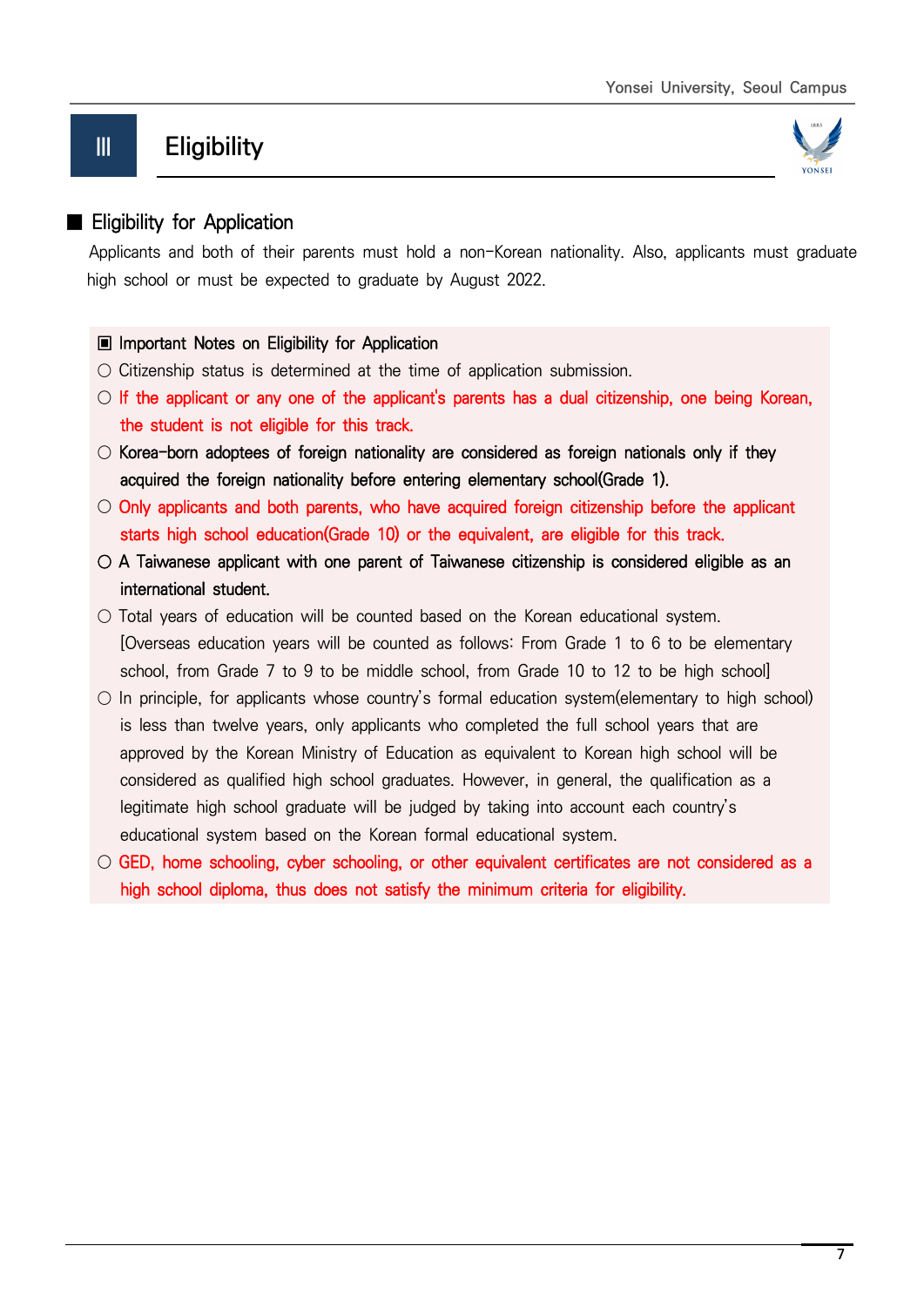## Ⅳ Application Procedure



### ■ Application Procedure

- A. Applicants can apply for one major/department among admission units.
	- ※ Applicants can apply for both 'International Student Admission' and 'International Student Admission(GLD)' tracks, yet can only apply for one major/department for each track.
	- ※ Applicants applying for both tracks must submit required documents for each track (major/department).

### B. Application Procedure

1) Application Procedure

| Through the International Undergraduate<br>Admissions Team website, find the link for<br>online application ('Jinhak Apply'). |  |                                                                                                                                                                      | Read the<br>application<br>guideline<br>and the related<br>remarks<br>carefully. | Fill out the information<br>required to apply. |                                                                                                                                                 |
|-------------------------------------------------------------------------------------------------------------------------------|--|----------------------------------------------------------------------------------------------------------------------------------------------------------------------|----------------------------------------------------------------------------------|------------------------------------------------|-------------------------------------------------------------------------------------------------------------------------------------------------|
|                                                                                                                               |  |                                                                                                                                                                      |                                                                                  |                                                |                                                                                                                                                 |
| Check the results<br>sent to the email<br>address of the<br>applicant.                                                        |  | Print out your completed application form<br>and submit it with required documents to<br>the International Undergraduate Admissions<br>within the submission period. |                                                                                  |                                                | Pay the application fee<br>(After this step, it is<br>impossible to modify or<br>cancel your application, as<br>well as<br>receiving a refund). |

### 2) Application Fee

| Track                 | <b>Admission Units</b>                  | Application fee |  |
|-----------------------|-----------------------------------------|-----------------|--|
| International Student | All departments except Music and Sports | 150,000 KRW     |  |
| Admission             |                                         |                 |  |
| International Student | Global Leadership Division              |                 |  |
| Admission(GLD)        |                                         | 150,000 KRW     |  |

### ※ Once the online application and payment is completed, the application cannot be cancelled and the application fee is not refundable.

- ※ However, in the event of natural disasters, mistakes by the institution during the admission procedure, or any cases whereby The University Admissions Committee can conclude that continuing the admission procedure is impossible due to uncontrollable reasons for which applicants are not responsible, partial or full refunds(except for the service charge for admission agent) may be available.
- C. The application will be proceeded online. After completing the application, the applicant must print and submit it along with all the required documents for the admission process.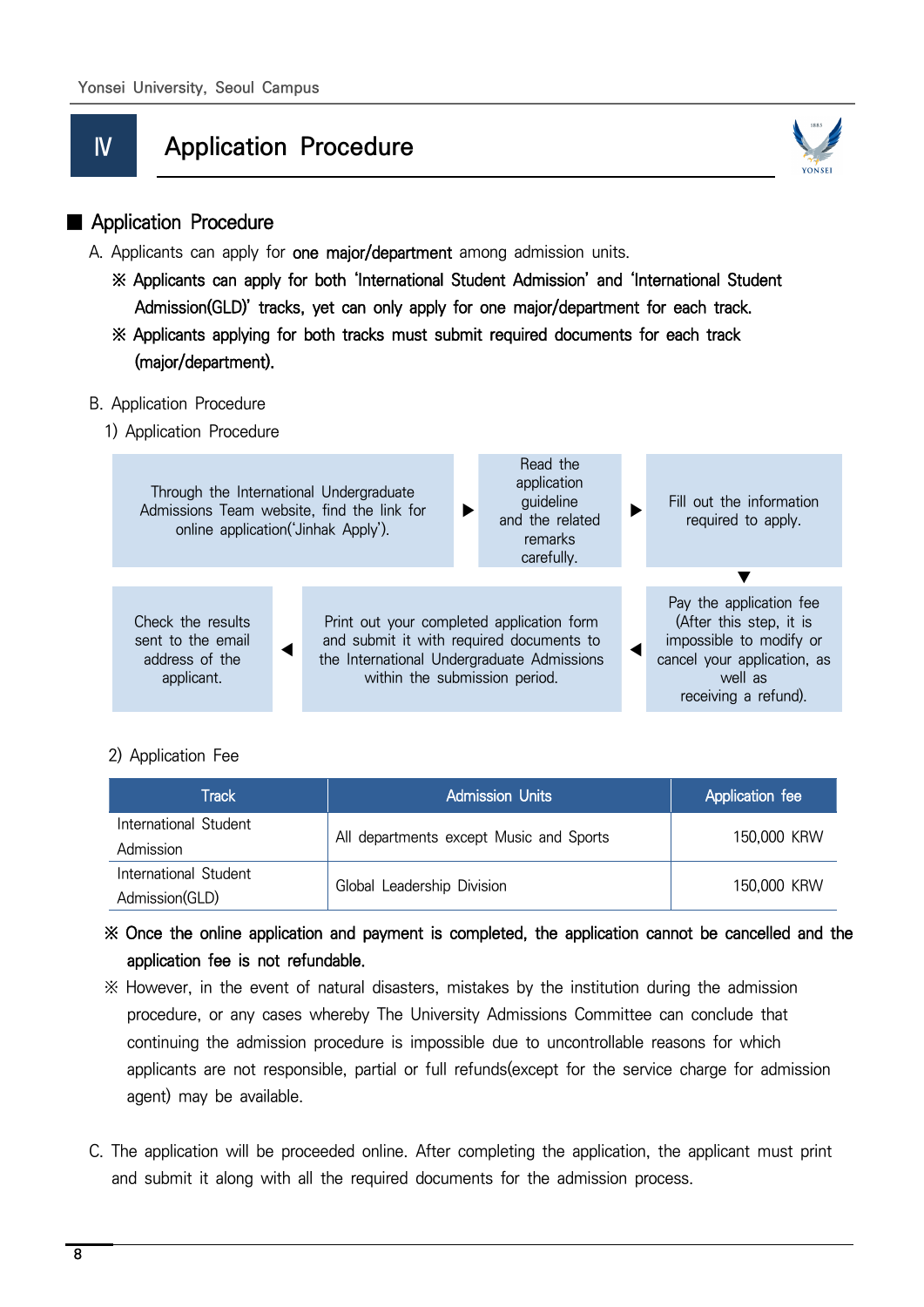## Ⅴ Application Materials



## 1. Required Documents

| Item                                                                                  |                                               | <b>Details</b>                                                                                                                                                                                                                                                                                                                                                                                                                                                                                                                                                                                                                                                                                                                                                                                                                               |  |  |  |
|---------------------------------------------------------------------------------------|-----------------------------------------------|----------------------------------------------------------------------------------------------------------------------------------------------------------------------------------------------------------------------------------------------------------------------------------------------------------------------------------------------------------------------------------------------------------------------------------------------------------------------------------------------------------------------------------------------------------------------------------------------------------------------------------------------------------------------------------------------------------------------------------------------------------------------------------------------------------------------------------------------|--|--|--|
| Completed Application Form                                                            |                                               | Print out the completed application form which has been submitted online.<br>(http://iadmission.yonsei.ac.kr)                                                                                                                                                                                                                                                                                                                                                                                                                                                                                                                                                                                                                                                                                                                                |  |  |  |
| Personal Statement                                                                    |                                               | Official form can be downloaded from Yonsei International Undergraduate Admissions<br>website.<br>(http://iadmission.yonsei.ac.kr)                                                                                                                                                                                                                                                                                                                                                                                                                                                                                                                                                                                                                                                                                                           |  |  |  |
| Recommendation Letter<br>(in Korean or English)                                       |                                               | Official form can be downloaded from Yonsei International Undergraduate Admissions<br>website.<br>(http://iadmission.yonsei.ac.kr)                                                                                                                                                                                                                                                                                                                                                                                                                                                                                                                                                                                                                                                                                                           |  |  |  |
| High School<br>Diploma or<br>Certificate of<br>(Expected)<br>Graduation               | Graduates<br>from high<br>schools in<br>China | Apostille or Consulate Authentication And Secondary Education Qualification Certificate(in<br>English)<br>- Submit the original certificate [会考成绩表的认证] issued by the Chinese Ministry of<br>Education:「中国高等教育学生信息网」(in English)<br>Website for issue: http://www.chsi.com.cn (check page 17)<br>- If it is impossible to submit the original certificate [会考成绩表的认证] issued by the<br>chinese Ministry of Education, submit a certificate of graduation issued by the relevant<br>school(which must be verified by the office of City Education and the Korean consulate)<br>or a certificate of graduation issued by the office of City Education(which must be<br>verified by Korean consulate).<br>*Applicants expected to graduate: submit Verification Report of China Secondary Education<br>Qualification Certificate after acceptance |  |  |  |
|                                                                                       | Others                                        | Apostille or Consulate Authentication is required<br>- Documents written in languages other than Korean or English must have a notarized<br>translation and then be authenticated with Apostille or Consulate Authentication.<br>- High school certificates of (Expected) Graduation issued in Korea need no authentication.                                                                                                                                                                                                                                                                                                                                                                                                                                                                                                                 |  |  |  |
| Official Transcripts of All<br>Attended High School<br>$(G10 - G12)$                  |                                               | Apostille or Consulate Authentication is required<br>- Documents written in languages other than Korean or English must have a notarized<br>translation and then be authenticated with Apostille or Consulate Authentication.<br>- Official yearly High School Records with grades can replace the yearly transcripts.<br>(Documents in languages other than Korean or English must have a notarized translation<br>and then be authenticated with Apostille or Consulate Authentication.)                                                                                                                                                                                                                                                                                                                                                   |  |  |  |
| 高等学校招生考试(会考)<br>Transcript<br>*Only for those graduating<br>from high school in China |                                               | Chinese Department of Education Certificate of Education<br>- Submit the original certificate [高考成绩表的认证] issued by the Chinese Ministry of<br>Education:「中国高等教育学生信息网」(in English)<br>Website for issue: http://www.chsi.com.cn (check page 17)                                                                                                                                                                                                                                                                                                                                                                                                                                                                                                                                                                                               |  |  |  |
| Certificate of Registration<br>for Elementary, Middle and<br>High School              |                                               | Apostille or Consulate Authentication is required<br>* Only for students who have attended two schools or more from different education<br>systems, with one being less than 12 years of schooling.                                                                                                                                                                                                                                                                                                                                                                                                                                                                                                                                                                                                                                          |  |  |  |
| Certificate proving Korean<br>Language proficiency<br>*optional                       |                                               | Applicants are recommended to submit a TOPIK score or any other certificates of Korean<br>language proficiency. Likewise, certificate of completion from Korean language institutes<br>like Yonsei's KLI(either Sinchon or International campus) or other universities in Korea<br>are also accepted.                                                                                                                                                                                                                                                                                                                                                                                                                                                                                                                                        |  |  |  |
| Documents verifying foreign<br>nationality of applicant and<br>his/her parents        |                                               | Copies of applicant's and his/her parents' passports.<br>Copies of identification cards of native country(with authentication), or Documents of Alien<br>Registration issued by Korean Immigration Office are also acceptable                                                                                                                                                                                                                                                                                                                                                                                                                                                                                                                                                                                                                |  |  |  |
| Legal<br>Non-Chinese<br>documents<br>Nationalities<br>indicating<br>the               |                                               | <b>Birth Certificate</b><br>Other legal documentation indicating the relationship between the applicant and their<br>parents may be accepted. e.g. Family Register(호적등본), Family Relationship Certificate<br>(가족관계증명서)                                                                                                                                                                                                                                                                                                                                                                                                                                                                                                                                                                                                                       |  |  |  |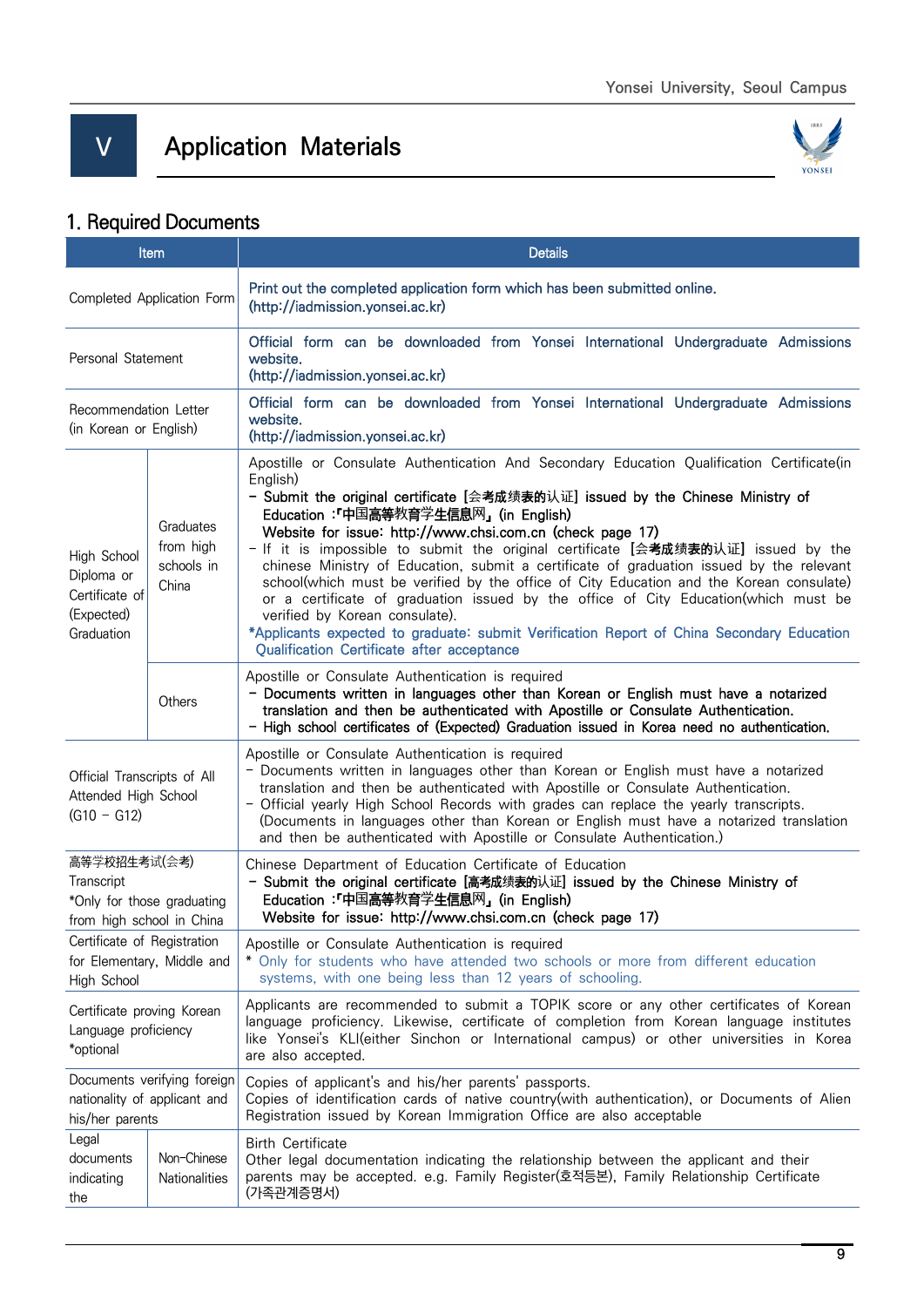### Yonsei University, Seoul Campus

| Item                                                                |                                                | <b>Details</b>                                                                                                                                                                                                                                                                                                                                                                                                                                                                                                                                                                                                                     |
|---------------------------------------------------------------------|------------------------------------------------|------------------------------------------------------------------------------------------------------------------------------------------------------------------------------------------------------------------------------------------------------------------------------------------------------------------------------------------------------------------------------------------------------------------------------------------------------------------------------------------------------------------------------------------------------------------------------------------------------------------------------------|
| relationship<br>between the                                         | Chinese<br><b>Nationalities</b>                | Notarized Kinship of applicant and his/her parents(in English) / 亲属关系证明 公证本(英文本),<br>Notarized House Hold Register(in English / 居民户口簿 公证本英文本)                                                                                                                                                                                                                                                                                                                                                                                                                                                                                      |
| applicant and<br>his/her<br>parents                                 | Supplement<br>ary<br>Documents<br>*Conditional | - Taiwanese applicant one of whose parents hold a Taiwanese citizenship is required to<br>submit legal documentations indicating his/her relationship with the family (Family<br>Relation Certificate) from the Korean citizen parent side.                                                                                                                                                                                                                                                                                                                                                                                        |
| Mandatory documents for<br>foreigners with Korean<br>ethnicity      |                                                | Legal documentations verifying the renunciation (with the date) of the applicant's and<br>both his/her parents' Korean citizenships such as a Certificate of Citizenship,<br>Naturalization; and Certificate of Family Relationship that shows renunciation of Korean<br>citizenship by the Korean government, 국적상실사실 확인증명 issued by Korean Consul, or<br>국적이탈사실 확인증명 issued by Ministry of Justice, and notarized copy of Alien<br>Registration Card issued after the year 2011.<br>국적상실(이탈)사실신고 접수증 및 신고서' is not acceptable.<br>Certificate of Family Relationship(가족관계증명서) can be issued at any "Community Service<br>Center". |
| Academic History Record<br>Sheet<br>*Form given from Yonsei<br>Uni. |                                                | List all the schools attended since elementary through high school.                                                                                                                                                                                                                                                                                                                                                                                                                                                                                                                                                                |
| Letter of Consent and<br>Letter of Request                          |                                                | One Letter of Consent and one Letter of Request for each of the schools attended<br>Official Form can be downloaded from the Yonsei International Undergraduate Admissions<br>website (http://iadmission.yonsei.ac.kr).                                                                                                                                                                                                                                                                                                                                                                                                            |
| Bank certificate of deposit<br>balance                              |                                                | Bank certificate of deposit balance under the applicant's name.<br>- Balance must be above 25,000 USD<br>- If it is not possible to submit the bank certificate under the applicant's name, a<br>certificate of the applicant's parents can be accepted.<br>- The document must be in either Korean or English. If not, please attach notarized<br>Korean (or English) translation.                                                                                                                                                                                                                                                |
| Supplementary Documents                                             |                                                | Middle school transcripts, awards, reports of standardized test scores, proof of foreign<br>language proficiency, certificates/licenses, school profile etc.                                                                                                                                                                                                                                                                                                                                                                                                                                                                       |

### ※ All the Official Forms can be downloaded from Yonsei University International Undergraduate Admissions website. (http://iadmission.yonsei.ac.kr)

### 2. Instructions on document submission

- A. Accepted students who are expected to graduate at the time of application MUST supplementarily submit their School Diploma and Official Transcripts of All Attended High School with an Apostille/Consulate Authentication to the Office of International Undergraduate Admissions by July 29, 2022 (Fri). (Room S308, Baekyang Hall)
- B. All documents must have your application number written on the upper right corner of the documents.
- C. All submitted documents must be ORIGINAL. However, in case of unavoidable circumstances, photocopies that are compared to the original and notarized may also be accepted.
- D. If the name or date of birth on the submitted documents do not match with the student's official identifications, the student must submit supplementary documentation in order to have the submitted documents verified.
- E. Documents that are not written in either Korean or English must be enclosed with notarized translations into Korean or English.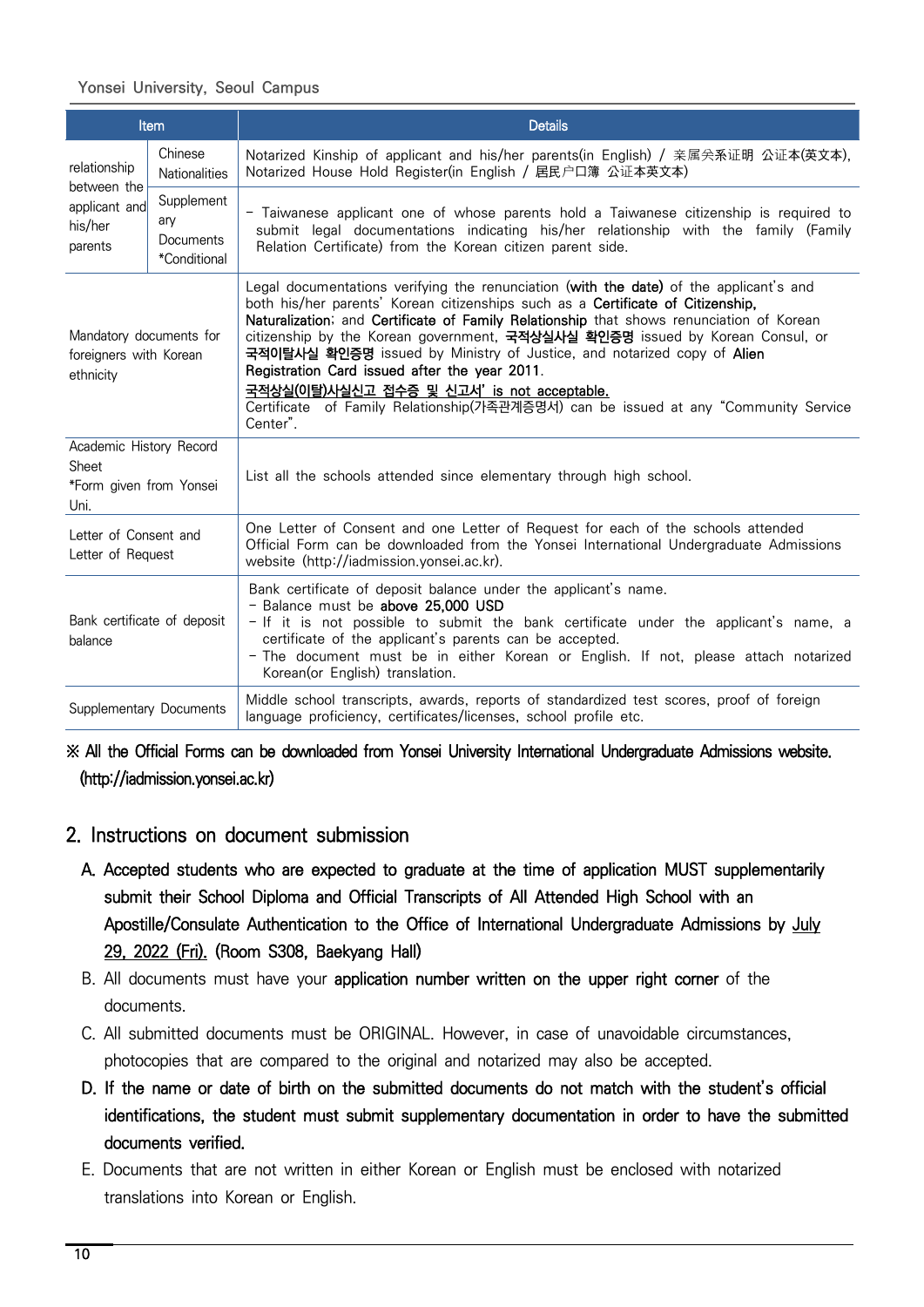- F. Students who have studied in middle/high schools in Korea must submit the certificate of registration and the official School Records with grades.
- G. The Personal Statement must be written in either Korean or English.
- H. Family Relationship Verification document examples by country:

Philippines: Family Census; Indonesia: Family relation verification(KARTU KELUARGA); Bangladeshi: Jeommeo Kakus or Jeommeo Sidetiket; Vietnam: So ho Khau or Giay Khai ainh; Mongolia: Kinship relation certificate; Pakistan: Family Certificate, Sri Lanka: Pauler certificate; Myanmar: Yingtaususayen; Nepal: Jeonmadalda,; Kyrgyzstan · Kazakhstan · Uzbekistan · Ukraine · Thailand: Birth certificate

 I. For tests like TOEFL, SAT, AP, ACT, IELTS, etc. applicants should submit it to Yonsei University International Admissions using the score reporting option. Also, the applicant's English name and test date must be notified to the admissions office so that it can be reflected in the evaluation data. It is the applicant's full responsibility to report the score to the university beforehand, otherwise the grade of such report will not be reflected in the evaluation data.

 (ETS/COLLEGE BOARD Yonsei University institution number: 9893, ACT Yonsei University institution number: 7879)

 J. In addition to the documents listed in the application guidelines, the International Admissions may request additional documents to applicants to confirm the facts regarding the applicant's eligibility. ※ ALL submitted documents will NOT be returned to the applicants.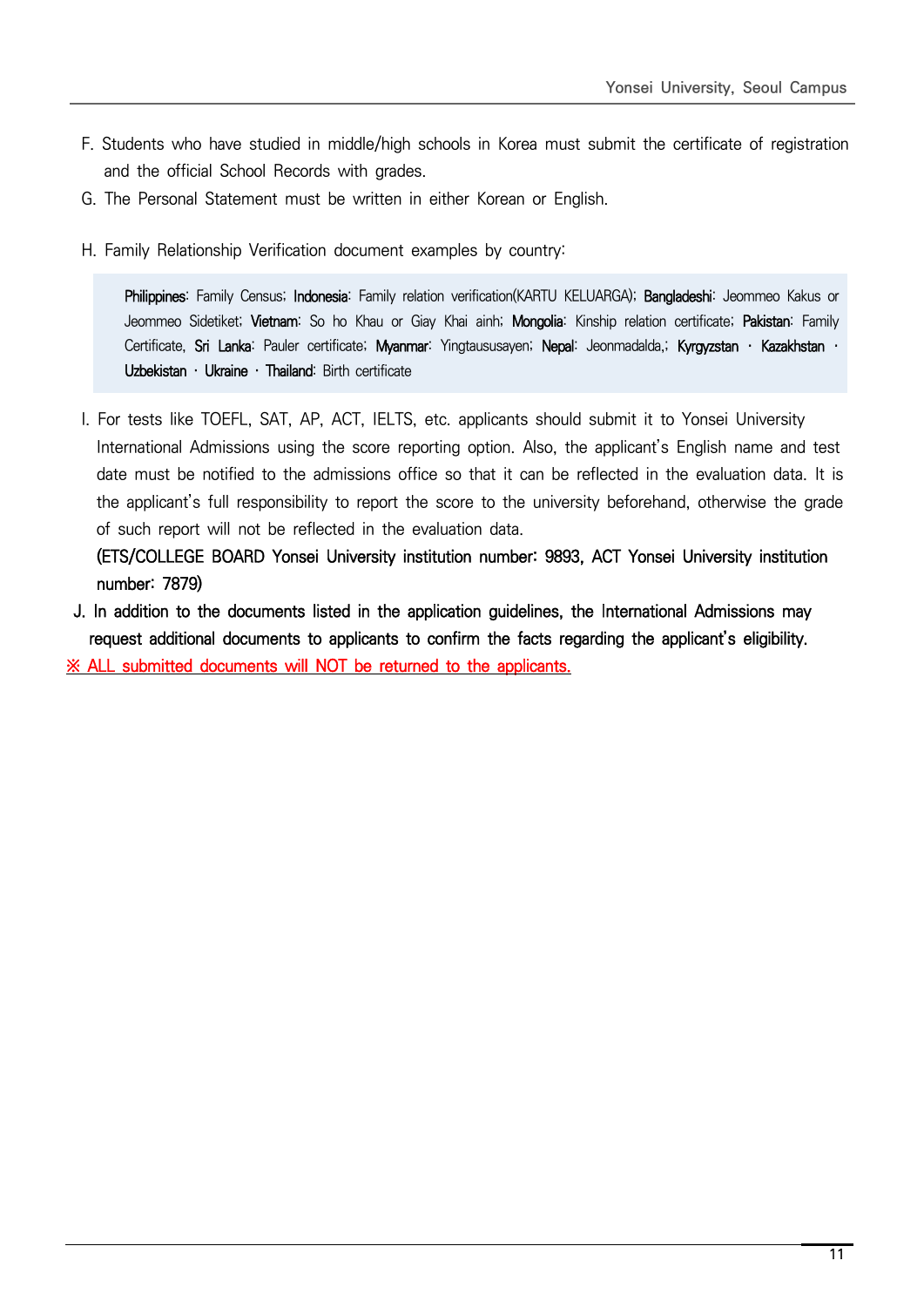## **VI** Information on Each Admission Track



Ⅵ\_1. International Student Admission

Ⅵ\_2. International Student Admission(GLD)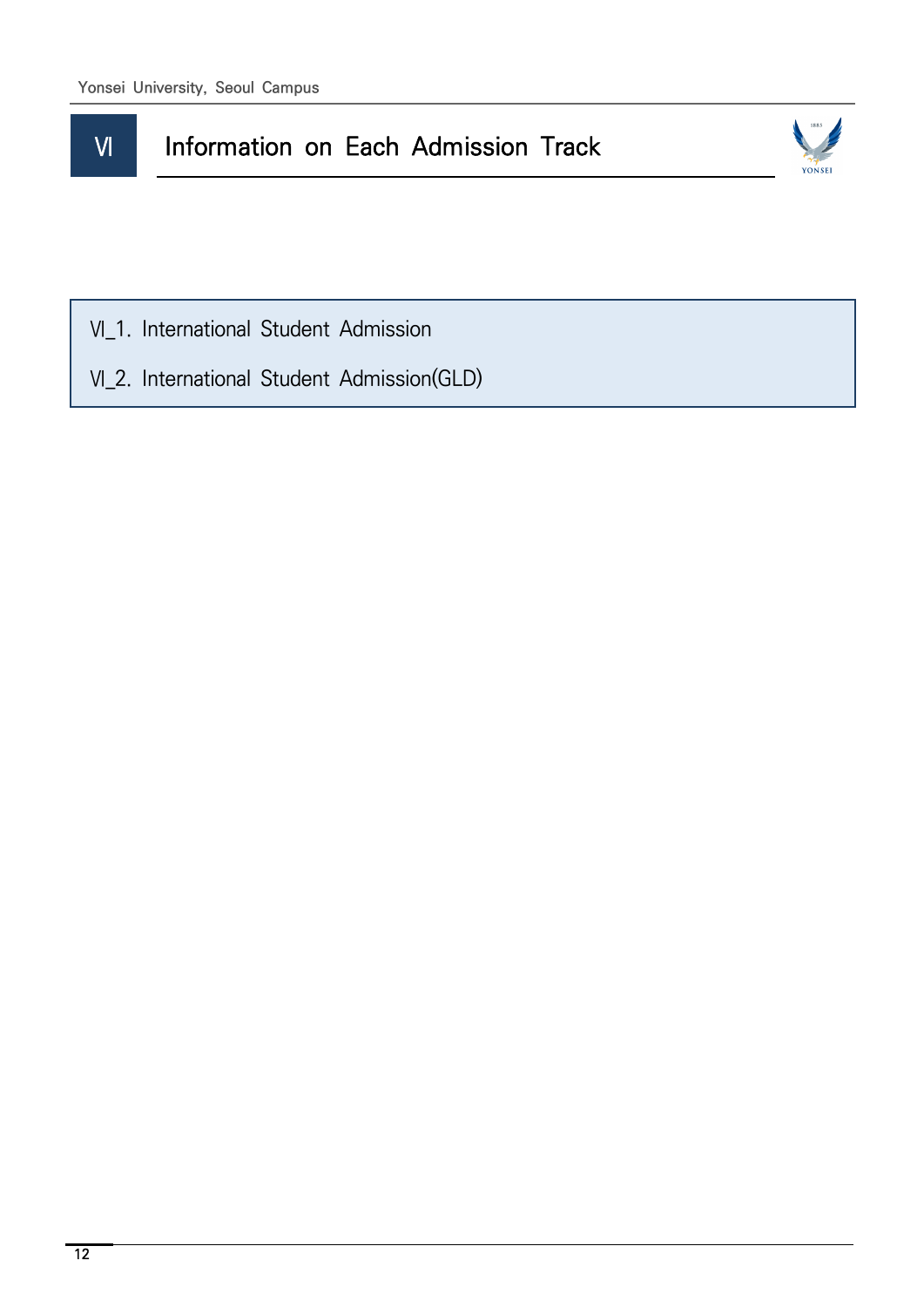## **VI\_1** International Student Admission

### 1. Admission Units

| College                    | Major/Department                                                                                                                                                                                                                                                 | Quota       |                             |
|----------------------------|------------------------------------------------------------------------------------------------------------------------------------------------------------------------------------------------------------------------------------------------------------------|-------------|-----------------------------|
| College of<br>Liberal Arts | *Korean Language &<br>Literature<br>*Chinese Language &<br>Literature<br>*English Language &<br>Literature<br>*German Language &<br>Literature<br>*French Language &<br>Literature<br>*Russian Language &<br>Literature<br>*History<br>*Philosophy<br>*Library & |             | Co<br>and<br>Colleg<br>Coll |
|                            | Information Science<br>*Psychology                                                                                                                                                                                                                               |             |                             |
| College of Business        | Economics                                                                                                                                                                                                                                                        |             | Colle                       |
| and Commerce               | <b>Applied Statistics</b>                                                                                                                                                                                                                                        |             |                             |
| College of Business        | <b>Business</b>                                                                                                                                                                                                                                                  |             |                             |
|                            | Administration                                                                                                                                                                                                                                                   |             |                             |
|                            | *Mathematics                                                                                                                                                                                                                                                     |             |                             |
|                            | *Physics                                                                                                                                                                                                                                                         | a few       |                             |
|                            | *Chemistry                                                                                                                                                                                                                                                       | numbers for | ※ Majo                      |
| College of Sciences        | *Earth System<br><u>Sciences</u>                                                                                                                                                                                                                                 | each major  | tead                        |
|                            | Astronomy                                                                                                                                                                                                                                                        |             |                             |
|                            | Atmospheric                                                                                                                                                                                                                                                      |             |                             |
|                            | Sciences                                                                                                                                                                                                                                                         |             |                             |
|                            | Chemical &                                                                                                                                                                                                                                                       |             |                             |
|                            | <b>Biomolecular</b>                                                                                                                                                                                                                                              |             |                             |
|                            | Engineering<br>Electrical & Electronic                                                                                                                                                                                                                           |             |                             |
|                            | Engineering                                                                                                                                                                                                                                                      |             |                             |
|                            | Architectural                                                                                                                                                                                                                                                    |             |                             |
|                            | Engineering                                                                                                                                                                                                                                                      |             |                             |
| College of                 | Urban Planning &                                                                                                                                                                                                                                                 |             |                             |
| Engineering                | Engineering<br>Civil & Environmental                                                                                                                                                                                                                             |             |                             |
|                            | Engineering                                                                                                                                                                                                                                                      |             |                             |
|                            | Mechanical                                                                                                                                                                                                                                                       |             |                             |
|                            | Engineering                                                                                                                                                                                                                                                      |             |                             |
|                            | Materials Science                                                                                                                                                                                                                                                |             |                             |
|                            | and Engineering                                                                                                                                                                                                                                                  |             |                             |
|                            | Industrial Engineering                                                                                                                                                                                                                                           |             |                             |
| College of Computing       | *Computer Science                                                                                                                                                                                                                                                |             |                             |
|                            | Department of<br><b>Artificial Intelligence</b>                                                                                                                                                                                                                  |             |                             |

| College                     | Major/Department                                                             | Ouota       |
|-----------------------------|------------------------------------------------------------------------------|-------------|
| College of Life             | *Systems Biology                                                             |             |
| Science                     | *Biochemistry                                                                |             |
| and Biotechnology           | Biotechnology                                                                |             |
| College of Theology         | *Theology                                                                    |             |
|                             | Political Science &<br>International Studies<br><b>Public Administration</b> |             |
| College of Social           | Social Welfare                                                               |             |
| Sciences                    | *Sociology                                                                   | a few       |
|                             | Cultural Anthropology                                                        | numbers for |
|                             | Communication                                                                | each major  |
|                             | *Clothing & Textiles                                                         |             |
|                             | *Food & Nutrition                                                            |             |
| College of Human<br>Ecology | House & Interior<br>Design<br>*Child & Family<br><b>Studies</b>              |             |
|                             | Human Environment<br>& Design                                                |             |

ors marked with an asterisk(\*) offer pre-service ther preparation programs.

※ Majors marked with an asterisk(\*) offer pre-service teacher preparation programs.

### 2. Eligibility

 Applicants and both of their parents must hold a non-Korean nationality. Also, applicants must graduate high school or must be expected to graduate by August 2022 - Refer to page 7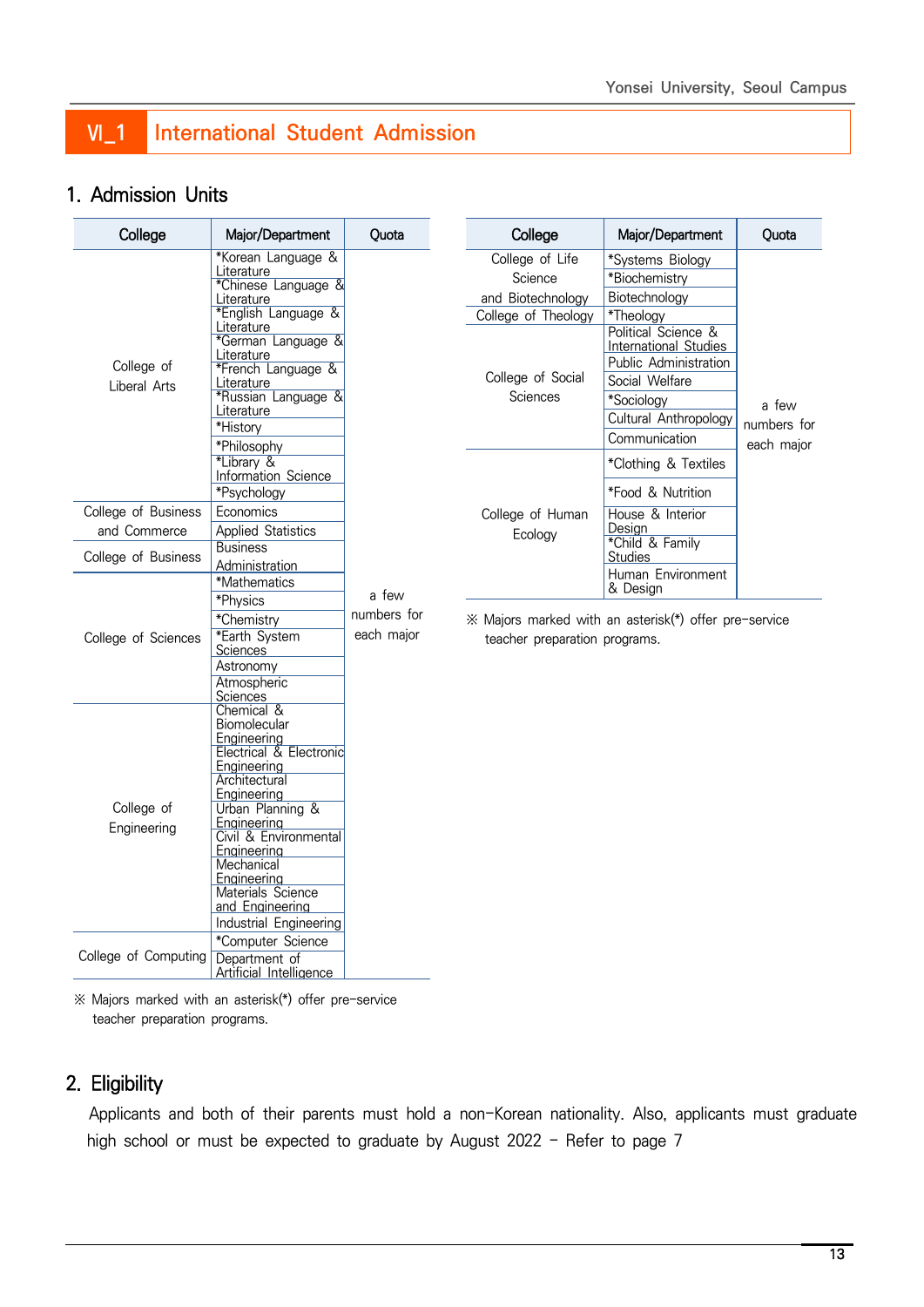### 3. Evaluation Criteria

 Yonsei University makes a comprehensive evaluation of each applicant based on their academic /non-academic achievements and potential. High school transcripts, personal statement, scores of standardized tests(e.g. 高考; ACT; AP; AST(Advanced Subject Test in Taiwan); ATAR; ENEM; GSAT(General Scholaristic Aptitude Test); GCE-A Level; HKDSE, IB, NCEA, SAT; STPM; UEC; etc.), letter of recommendation, awards, certificates/licenses, scores of language proficiency tests, and high school profile are representative elements used for the evaluation of the applicant's qualifications.

### A. General Admission Units

| <b>Process</b>                         | <b>Document</b><br><b>Evaluation</b> | <b>Factors</b>                                                                                                                                             |
|----------------------------------------|--------------------------------------|------------------------------------------------------------------------------------------------------------------------------------------------------------|
| Evaluation based<br>on the total score | 100%                                 | • Comprehensive evaluation based on the submitted documents, considering<br>academic ability, aptitude for the major, personal attributes, potential, etc. |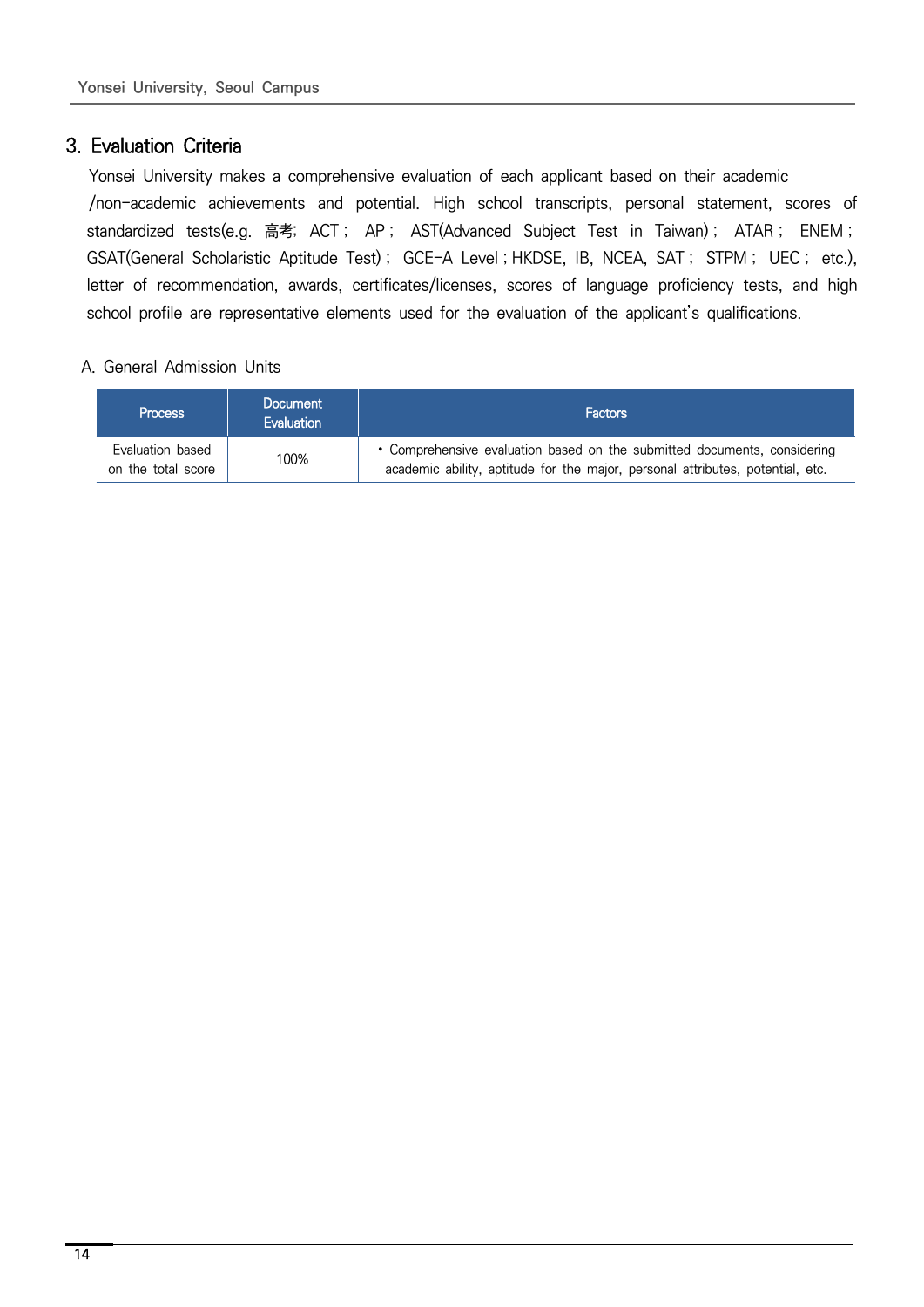## Ⅵ\_2 International Student Admission(GLD)

### 1. Admission Units

| College                | Major/Department           | Ouota |
|------------------------|----------------------------|-------|
| Global Leaders College | Global Leadership Division | A few |

### 2. Eligibility

 Applicants and both of their parents must hold a non-Korean nationality. Also applicants must graduate high school or must be expected to graduate by August 2022 - Refer to page 7

### 3. Evaluation Criteria

 Yonsei University makes a comprehensive evaluation of each applicant based on their academic /non-academic achievements and potential. High school transcripts, personal statement, scores of standardized tests(e.g. 高考; ACT; AP; AST(Advanced Subject Test in Taiwan); ATAR; ENEM; GSAT(General Scholaristic Aptitude Test); GCE-A Level; HKDSE, IB, NCEA, SAT; STPM; UEC; etc.), letter of recommendation, awards, certificates/licenses, scores of language proficiency tests, and high school profile are representative elements used for the evaluation of the applicant's qualifications.

| <b>Process</b>                         | <b>Document</b><br><b>Evaluation</b> | <b>Factors</b>                                                                                                                                             |
|----------------------------------------|--------------------------------------|------------------------------------------------------------------------------------------------------------------------------------------------------------|
| Evaluation based<br>on the total score | 100%                                 | • Comprehensive evaluation based on the submitted documents, considering<br>academic ability, aptitude for the major, personal attributes, potential, etc. |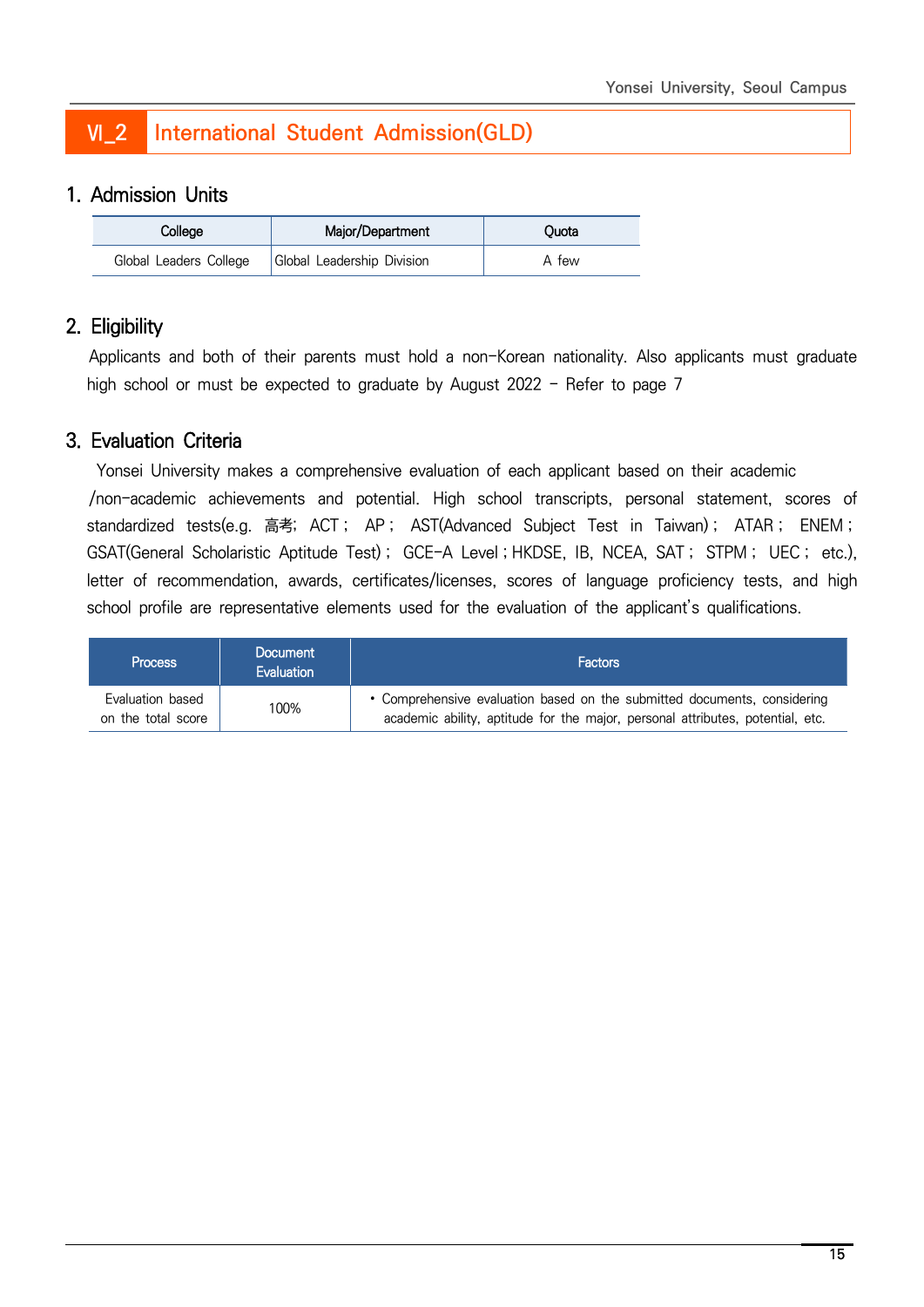## **WI** Information



- Ⅶ\_1. Information on Apostille/Consulate Authentications
- Ⅶ\_2. Points of Caution
- Ⅶ\_3. Tuition Payment and Korean Language Program
- Ⅶ\_4. Changes in Admissions 2023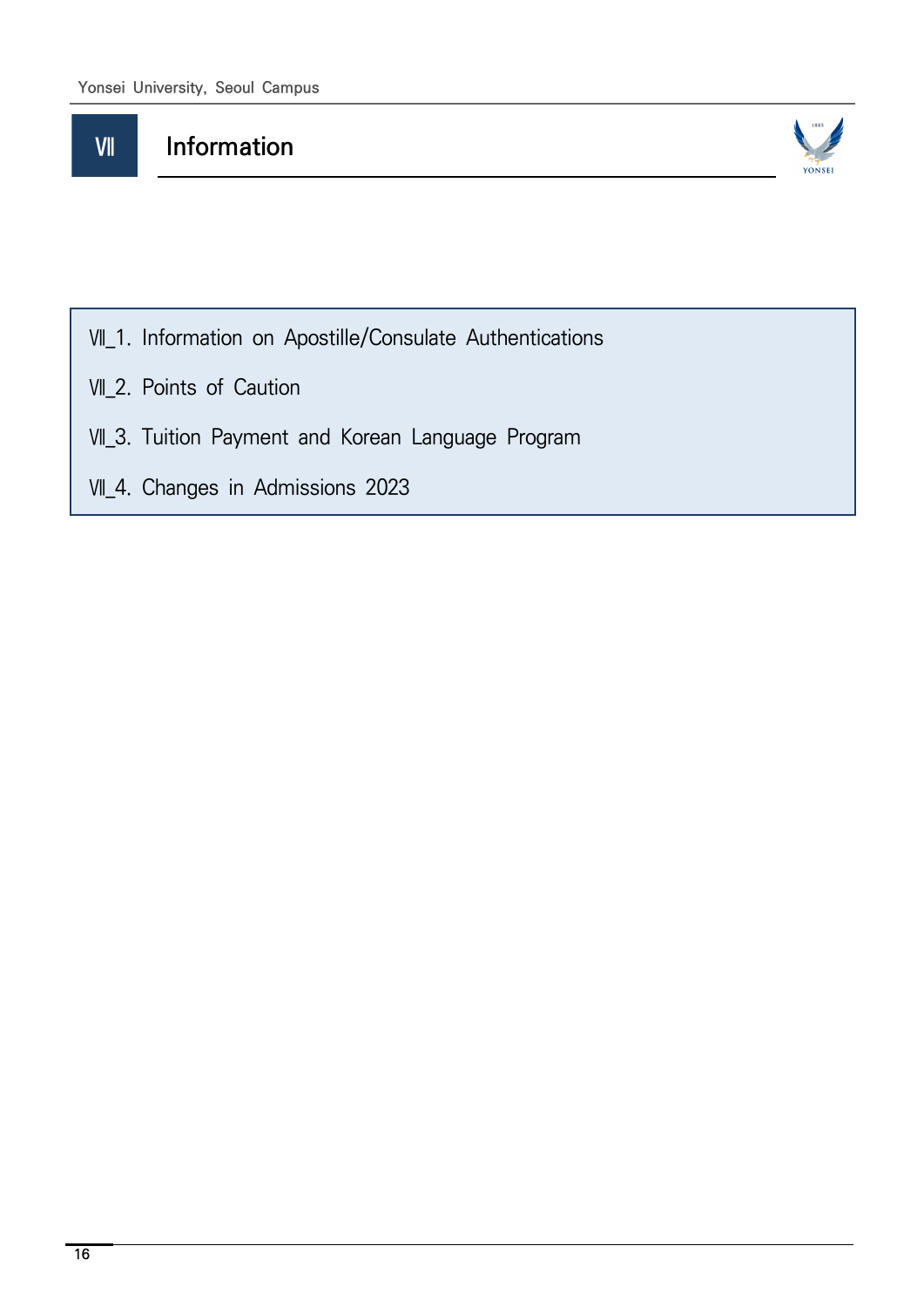### **W** 1 Information on Apostille/Consulate Authentications

### 1. Submission of documents for academic credential verification for overseas high school graduates

 For all documents regarding their high school (expected) graduation and transcripts, applicants must get the authentication by one of the following options below, and submit them to the Office of International Undergraduate Admissions(Baekyang Hall #S308) by the designated date.

- A. Documents Obtaining Apostille stamps in case the student has attended or graduated from school(s) in a country that is a member to the Hague Convention;
- B. Documents Obtaining certifications from the Korean embassy or consular office in the country where student's school is located;
- C. China Qualifications Verification of China Academic Degrees and Graduate Education Development Center when the student has attended or graduated from school(s) in People's Republic of China. [http://www.chsi.com.cn/xlrz/index.jsp](this option is only applied for Chinese high school graduates)

### [Certification Institute Information]

- Certification Institute: 中国高等教育学生信息网
- Home page: http://www.chsi.com.cn
- Address: 北京市海淀区北三环西路甲18号大钟寺中坤国际广场E座10006室(Zip code:100098)
- Email: kefu@chsi.com.cn, Tel: +86-10-82199588
- Certification Agency in Korea: Confucius Institute in Seoul
- Home page: http://www.kongzi.co.kr/ → Chinese Education Certificate Center ※ Tel: +82-2-554-2688, E-mail: cis88@cis.or.kr

### 2. Reference for the Apostille Convention

- A. The Apostille Convention
	- 1) Refers to the Convention Abolishing the Requirement of Legalization for Foreign Public Documents effectuated in the Republic of Korea on July 14, 2007.
	- 2) Facilitates the circulation of public documents between the states who are party to the Convention by abolishing the process of certifying documents twice by the foreign ministry of the country where the document was issued and by the foreign ministry of the country where the document will be used.
	- 3) Legally validates documents issued in the signatory countries as to be certified by the foreign ministry of the country when the documents receive Apostille.
	- 4) Supplementary documents attached when applying for a visa issuance certificate can either have existing consulate authentications or Apostille.(Border Control Division-8354, '07.8.13)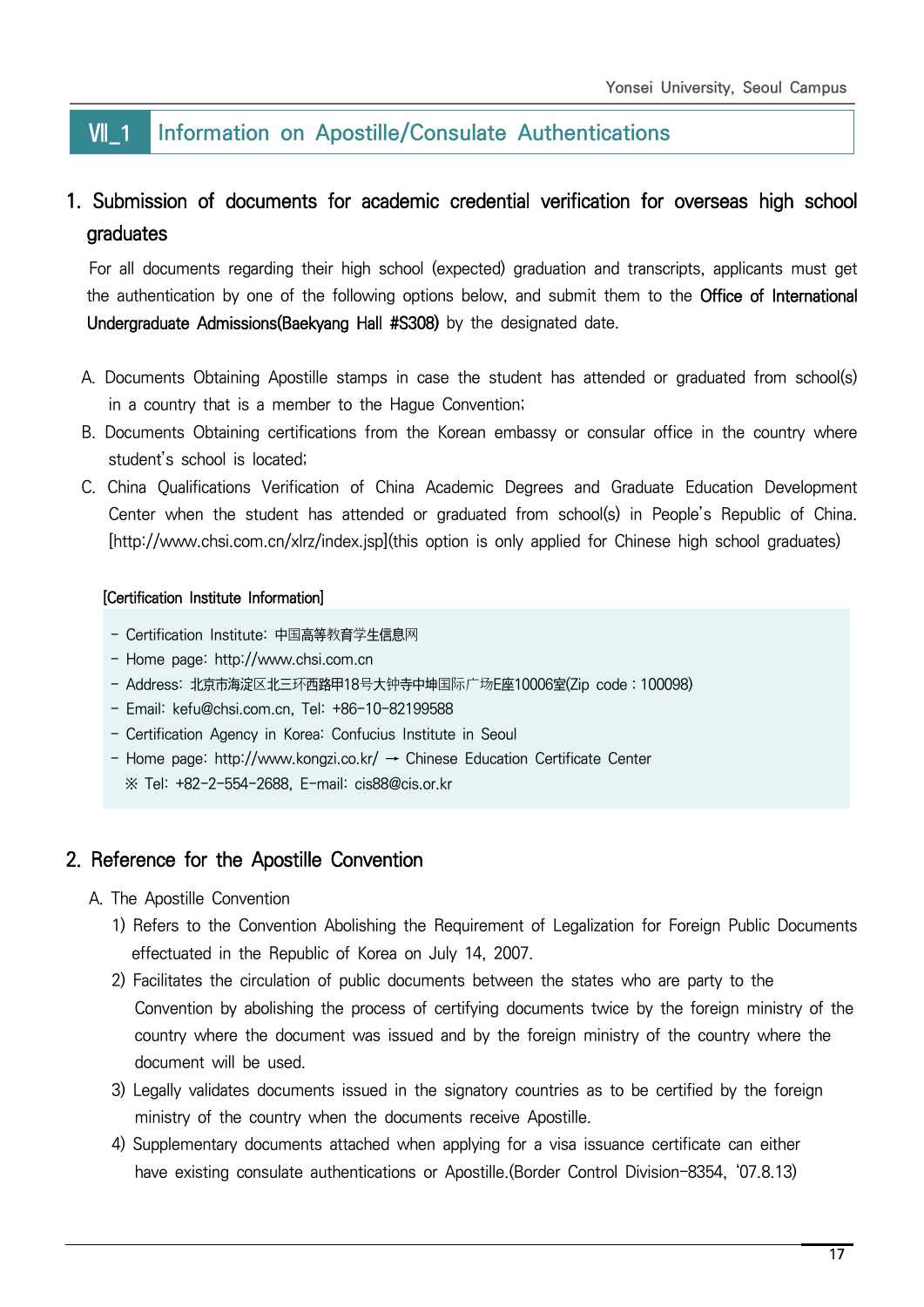B. For more and updated information on Apostille, please refer to Apostille Section at Hague Conference on Private International Law Website(www.hcch.net)

### 3. Process of obtaining Apostille

A. Public documents(from public schools)



\* The definition of private documents can differ from each countries according to its own Notary Act and Attorney-at-Law Act. In general, Apostille will be issued when documents notarized in the country are submitted.

### 4. Members to the Apostille Convention (As of July 3, 2021)

| <b>Classification</b>                       | Nations(Region)                                                                                                                                                                                                                                                                                                                                                                                                                                                                                                                                         |
|---------------------------------------------|---------------------------------------------------------------------------------------------------------------------------------------------------------------------------------------------------------------------------------------------------------------------------------------------------------------------------------------------------------------------------------------------------------------------------------------------------------------------------------------------------------------------------------------------------------|
| Asia,<br>Oceania                            | Australia, China(Macau, Hong Kong), Japan, Korea, New Zealand, Brunei, Mongolia, Cook Islands,<br>Fiji, India, Marshall Islands, Mauritius, Vanuatu, Samoa, Tonga, Niue, Tajikistan, Palau, Philippines                                                                                                                                                                                                                                                                                                                                                 |
| Europe                                      | Albania, Austria, Belarus, Belgium, Bosnia and Herzegovina, Bulgaria, Croatia, Cyprus, Czech<br>Republic, Denmark, Estonia, Finland, France, Georgia, Germany, Malta, Greece, Hungary, Iceland,<br>Ireland, Italy, Latvia, Lithuania, Luxembourg, Monaco, Montenegro, Netherlands, Norway, Poland,<br>Portugal, Russia, Romania, Serbia, Slovakia, Slovenia, Spain, Sweden, Switzerland, Turkey,<br>Kyrgyzstan, Macedonia, Ukraine, United Kingdom, Andorra, Armenia, Azerbaijan, Moldova,<br>Liechtenstein, San Marino, Kazakhstan, Uzbekistan, Kosovo |
| <b>North</b><br>America                     | United States of America                                                                                                                                                                                                                                                                                                                                                                                                                                                                                                                                |
| Latin<br>America<br>and<br>the<br>Caribbean | Argentina, Mexico, Panama, Suriname, Venezuela, Antigua, Bahamas, Barbados, Belize, Colombia,<br>Commonwealth of Dominica, Dominican Republic, Ecuador, El Salvador, Granada, Honduras, St.<br>Vincent, Peru, Trinidad and Tobago, Saint Lucia, Saint Kitts and Nevis, Costa Rica, Uruguay,<br>Nicaragua, Paraguay, Brazil, Chile, Guatemala, Bolivia, Guyana, Jamaica                                                                                                                                                                                  |
| Africa                                      | South Africa, Botswana, Burundi, Lesotho, Liberia, Namibia, Sao Tome and Principe, Swaziland,<br>Malawi, Cape Verde, Seychelles                                                                                                                                                                                                                                                                                                                                                                                                                         |
| Middle East                                 | Oman, Israel, Bahrain, Morocco, Tunisia                                                                                                                                                                                                                                                                                                                                                                                                                                                                                                                 |

※ Updated member list: https://www.hcch.net/en/instruments/conventions/status-table/?cid=41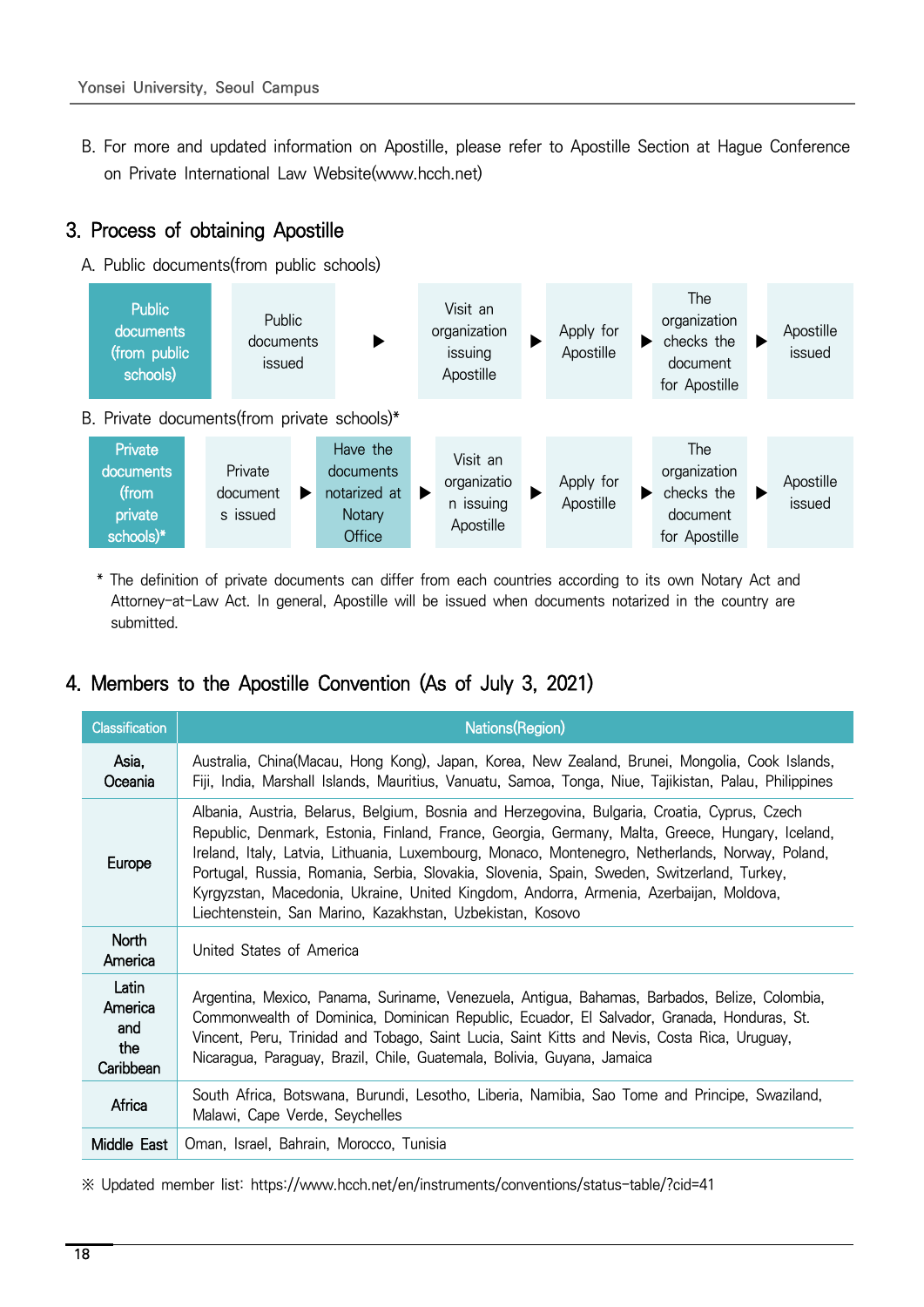## **VII 2 Points of Caution**

### 1. Application and Enrollment

- A. Evaluations are made continuously and comprehensively by checking applicants academic backgrounds, submitted certificates/licenses in addition to basic screening. Thus, please note that information on the progress of screening process will not be released. However, individual contact can be made during the process in case additional documents need to be submitted.
- B. It is the applicant's full responsibility to submit all documents, thus he/she is fully responsible for any disadvantages caused by not submitting the required of documents.
- C. Since the admission often uses text messages and email to communicate with applicants, make sure to enter your mobile phone number and email address correctly, as well as any other phone number to help the admission team to quickly contact the applicant or guardian during the admission process.
- D. If a successful applicant does not pay the tuition fee by the due date after acceptance, admission will be automatically withdrawn.

### E. Restriction on dual enrollment

 Students who receive more than one acceptance from several universities must enroll at only one university. In case of dual enrollment, all acceptances from the universities that the student enrolled in will be cancelled.

 F. According to Yonsei University rules, students cannot engage on a dual enrollment with another university. Thus, before the semester start date(September 1, 2022), the applicant needs to make sure that he/she is not enrolled to other universities, otherwise the admission/enrollment to Yonsei University will be automatically cancelled.

### 2. General notes on Admissions

 A. If students do not comply with University's prescribed process and rules, or if required documents are not completely submitted, the students will be disqualified.

B. The application result will be announced by the e-mail address submitted in the online application.

- C. If a student is found to have applied through illegal means, such as submission of false or forged documents or altered representation of eligibility, the admission will be denied. Also, students who forge or falsify documents, employ substitute(s) during examinations, or do not meet the specified qualifications will not be admitted. If any of the above mentioned facts are discovered after admission is granted, the admission decision will be revoked even after the letter of acceptance has been sent out or class registration has been completed.
- D. If Yonsei University decides that applications do not meet the qualifications, applicants will not be admitted.
- E. Details on admission decisions will not be released.
- F. All screening and decision making will be made by The University Admissions Committee. Other matters related to admissions will be processed in accordance with the rules of Yonsei University.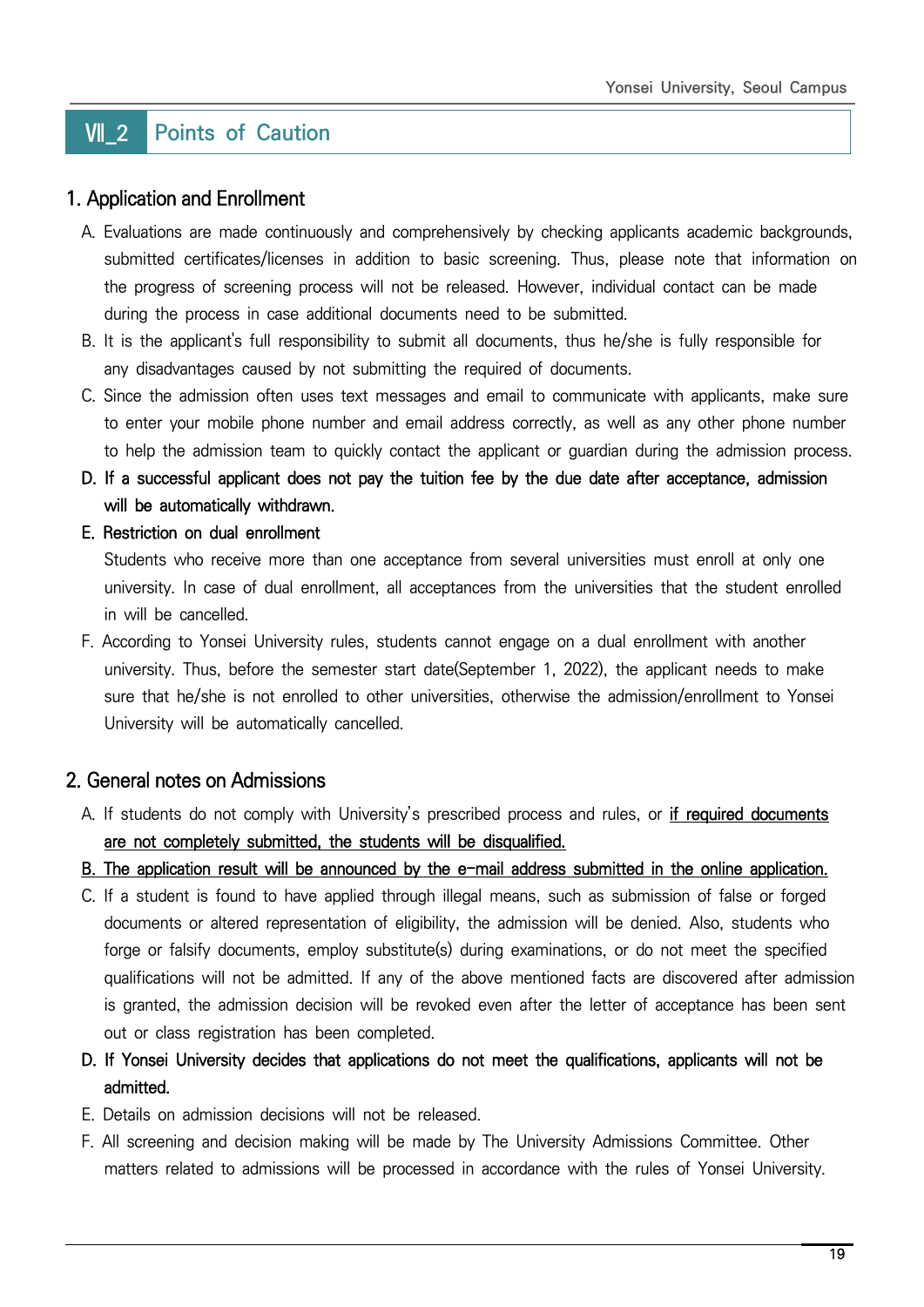### **VII 3** Tuition Payment and Korean Language Program

### 1. 2022 Tuition Payment Guide

 Accepted applicants must pay the full tuition fee within the designated registration period. Tuition fee for 2022 can be found on the Yonsei University website:

Yonsei University Website(https://www.yonsei.ac.kr/) → '학사지원' in menu → '등록금' → '등록금 명세표'

### 2. Korean Language Program according to proficiency level

A. Korean language education is provided according to the submitted results of the successful applicants' TOPIK score or the Certificate of Completion from the Korean Language Institute of Yonsei University. For better academic life, applicants are encouraged to improve their Korean language proficiency as much as possible before enrolling at Yonsei University.

| Korean Language<br>Proficiency | Curriculum                                      |
|--------------------------------|-------------------------------------------------|
| Beginner                       | Take 3 GLC Basic Korean Language Courses        |
| Intermediate                   | Take 3 GLC Intermediate Korean Language Courses |
| Advanced                       | GLC Liberal Arts and Major Courses              |

- B. Newly accepted students can take Korean language course at the Yonsei Korean Language Institute (KLI) at Yonsei University before starting their academic life. If you submit proof of completion of Yonsei's KLI, the respective course completed can be recognized as your Korean proficiency level.
- C. Please refer to the table below for the criteria of recognition of Korean language ability at the Global Basic Education Division:

#### [Criteria for Recognition of Korean Proficiency at the Division of Global Basic Education]

| Category                                      | <b>GLC Korean Beginner</b> | <b>GLC Korean Intermediate</b> | <b>GLC Korean Advanced</b>     |
|-----------------------------------------------|----------------------------|--------------------------------|--------------------------------|
| <b>TOPIK</b>                                  | Not acquired or Level 1    | Level 2 or 3 acquired          | Level 4 or higher<br>acquired  |
| Yonsei KLI                                    | Level 1 or lower           | Level 2 or 3 completed         | Level 4 or higher<br>completed |
| GLC Korean Language<br>Proficiency Assessment | Scored level 1 or lower    | Scored level 2 or 3            | Scored level 4 or higher       |

- D. If there are no Korean language proficiency scores, accepted students can take GLC's Korean language level evaluation during the freshman orientation period. Details, such as date and time, will be announced to successful candidates later.
- E. If applicants do not submit a Yonsei University Korean Language Institute(KLI) completion certificate or TOPIK score by the specified date they will be assigned to GLC Korean Beginner curriculum for the first semester of their freshman year. The due date will be announced after admissions decisions.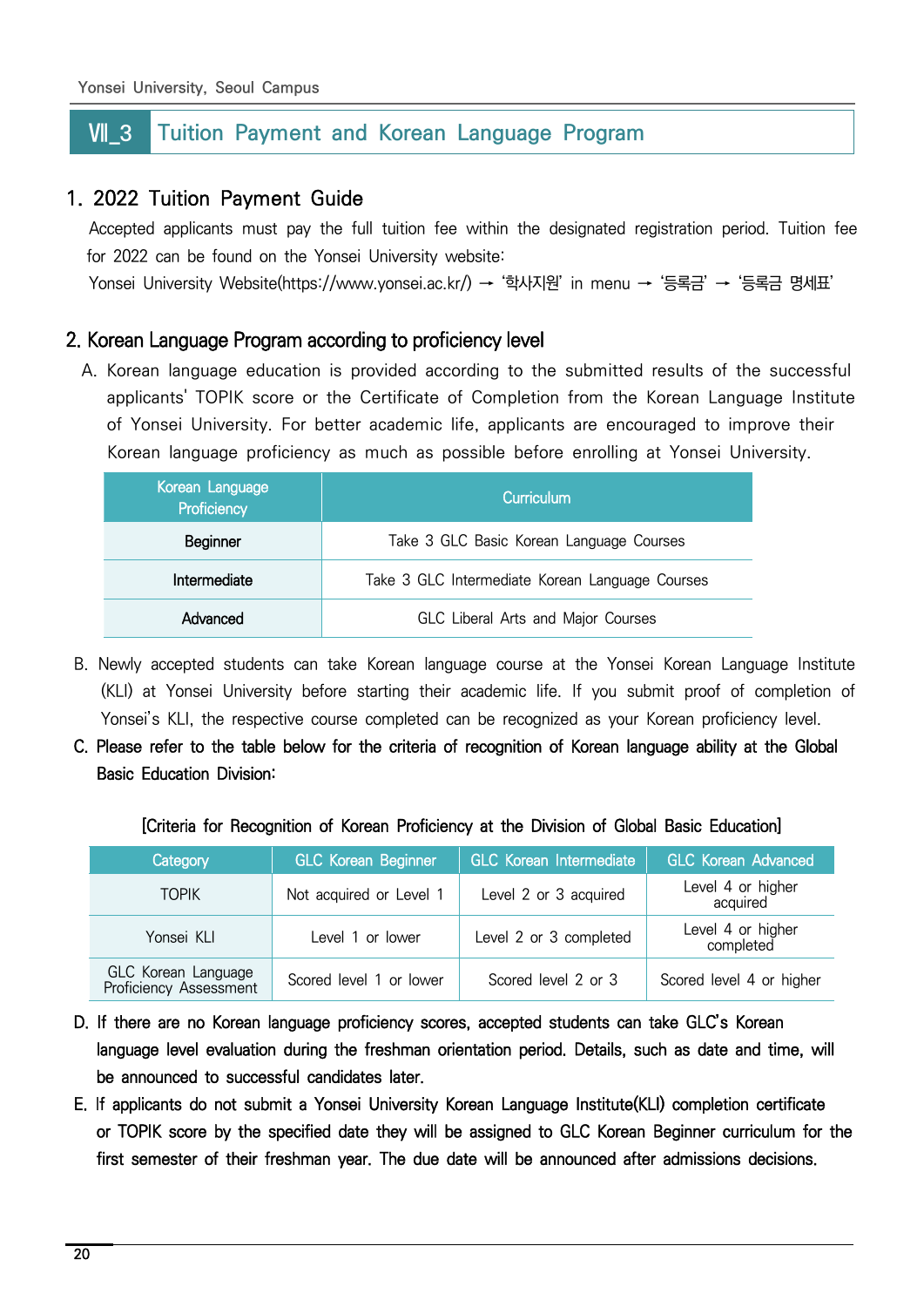### ※ Korean Language Test Waivers

- Admitted students can be waived from Yonsei Korean Language Proficiency test if they submit a KLI Certificate or TOPIK Score.
- Those seeking for an exemption from Korean Language Proficiency Test should check the valid dates for score/completion transcripts that will be announced later through the Newly Admitted Students Guidelines.
- ※ Certificates of completion of Korean language courses other than the Yonsei University Korean Language Institute will not be accepted for test exemption.

### 3. Offices and Contact Information

| <b>Inquiries</b>                    | Department in charge                   | Contact                |
|-------------------------------------|----------------------------------------|------------------------|
| Scholarships                        | Office of Student Affairs and Services | $02 - 2123 - 8191 - 2$ |
| Registration for classes            | Registrar's Office                     | 02-2123-2091~7, 2087   |
| YIC(Songdo) dormitory               | <b>YIC Dormitory Management Team</b>   | $032 - 749 - 2991 - 2$ |
| Teaching courses                    | College of Edu. Admin. Office          | 02-2123-3163           |
| VISA and CoA related Issues         | Office of International Affairs        | $02 - 2123 - 6492$     |
| Health Insurance for Int'l Students | Office of International Affairs        | 02-2123-3488           |
| Exchange student program            | Office of International Affairs        | $02 - 2123 - 8453$     |
| Korean Language Learning Courses    | Korean Language Institute(KLI)         | 02-2123-3464           |
| Global Leadership Division          | GLC Admin, Office                      | 02-2123-3206           |
| Global Basic Education Division     | <b>GBED Admin. Office</b>              | 032-749-3504           |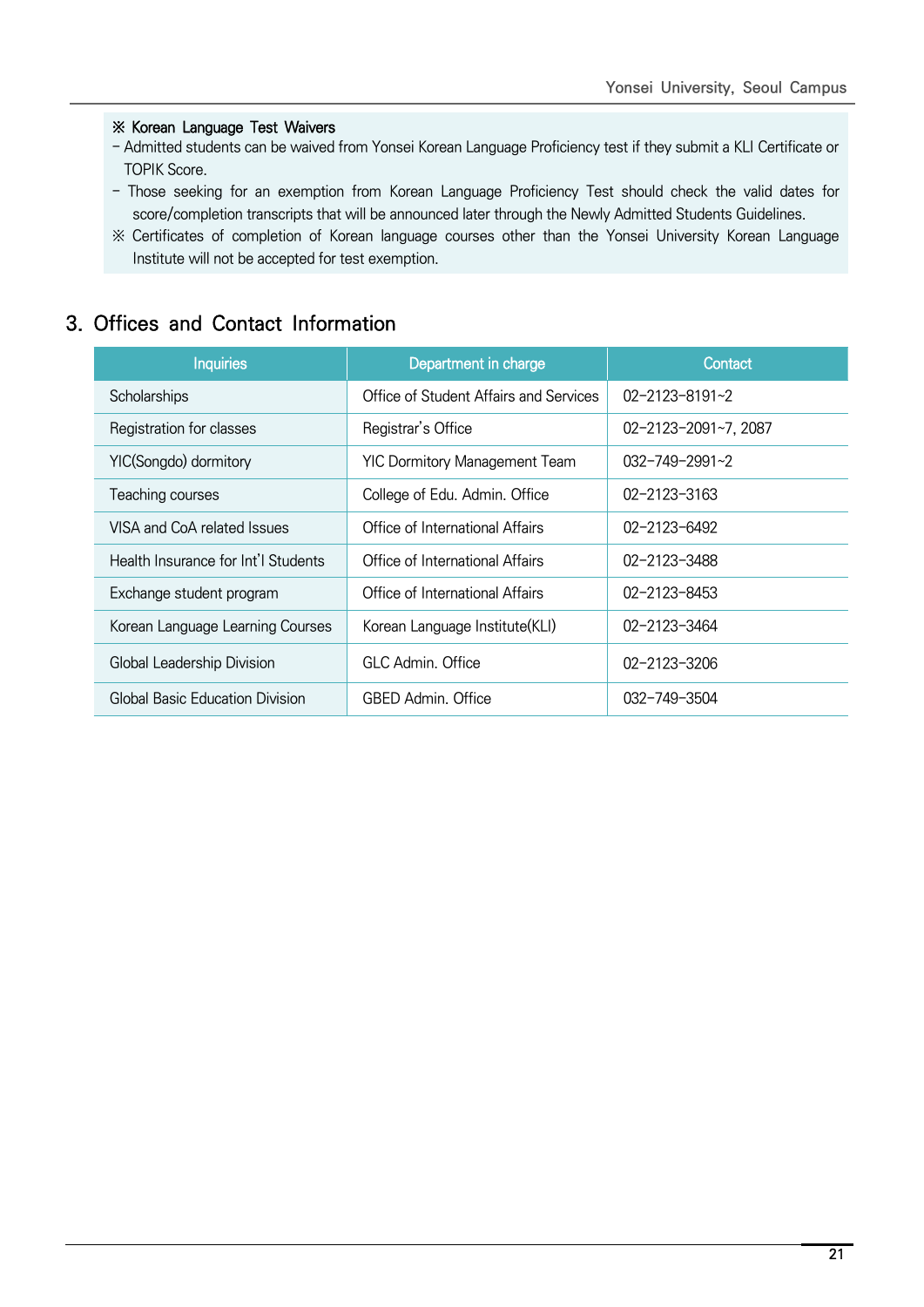## **WI** 4 Changes in Admission 2023

### 1. Change in Eligibility

 As from 2023 academic year, a Taiwanese applicant who has one parent of Korean citizenship and another of Taiwanese citizenship is NOT eligible for the admission for international students (Both parents must be of foreign citizenship).

- 2. Procedure of International Student Admissions Divided into 3 Tracks
	- International students whose both parents are foreigners
	- International students whose both parents are foreigners(UIC)
	- International students whose both parents are foreigners(GLC)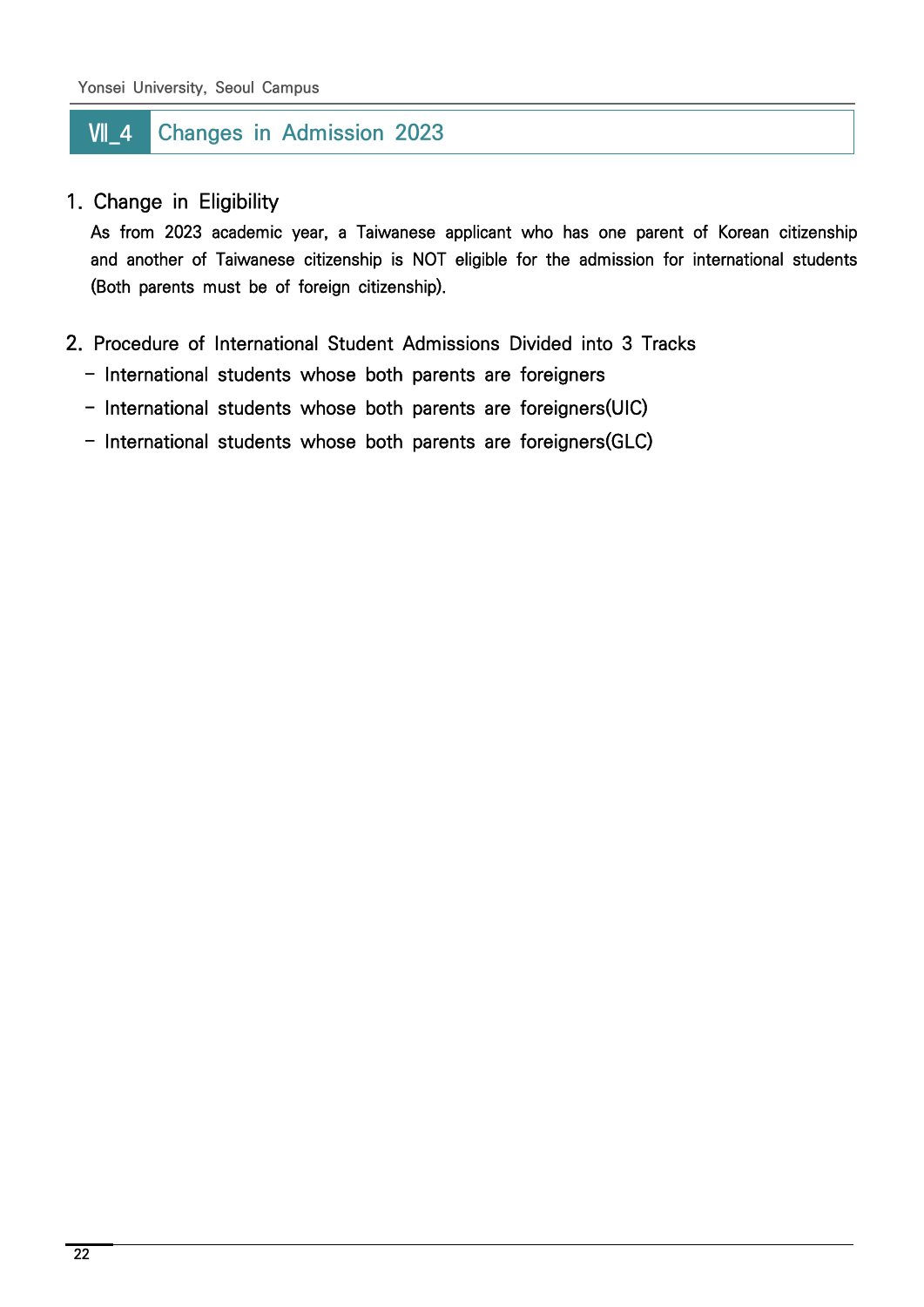

- 1. Personal Statement
- 2. Letter of Recommendation
- 3. Academic History Record Sheet
- 4. Letter of Consent(학력조회 동의서)
- 5. Letter of Request(학력조회 의뢰서)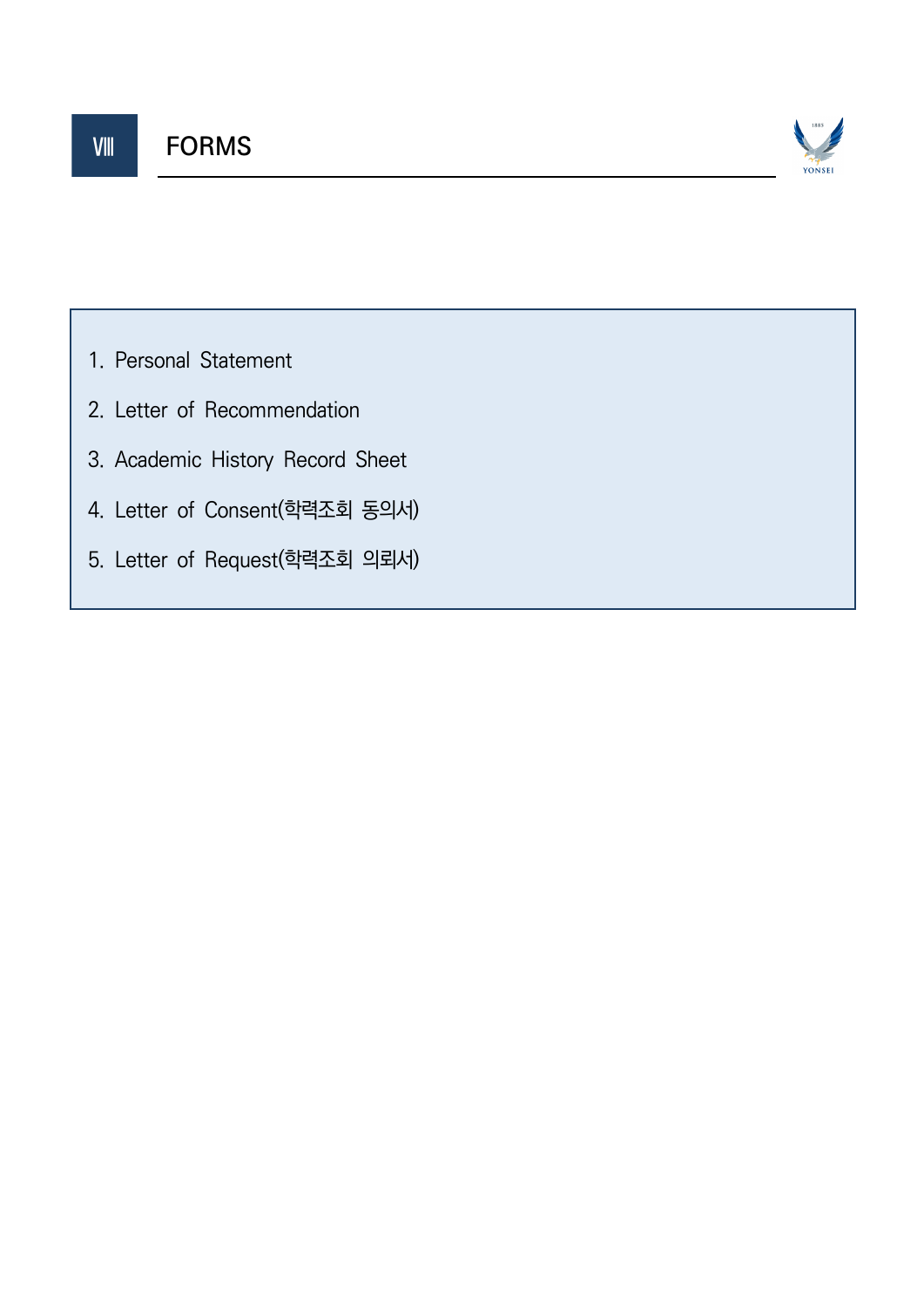**Application Number**

## Personal Statement

## (For International Applicants)

### ■ Applicant Information

| Name             |              | <b>Birth Date</b> |  |
|------------------|--------------|-------------------|--|
| High School      |              |                   |  |
| Department/Major | Seoul Campus |                   |  |

 I certify that all information submitted in this form is my own work, factually true, and honestly presented. Thus, I understand that I may be subject to a range of possible disciplinary actions, including admission revocation, should the information I have certified be false.

| Signature:<br>Jate: |  |
|---------------------|--|
|---------------------|--|

## To Yonsei University President

### <Important Notes>

- 1. Applicants should include truthful and accurate information in this form. If the information is found to be false, plagiarized, or written by someone else, the applicant will be disqualified from the admission process regardless of evaluation result.
- 2. We recommend a typed copy when completing this form. In case of handwriting, please write clearly in squared style with a black pen (pencils not allowed).
- 3. Use only this official form when writing your personal statement. (The form can be downloaded and printed from Yonsei University's Office of International Undergraduate Admissions website)
- 4. Sections 1 and 2 must be written by all applicants, while section 3 is optional.
- 5. The sections of this form must be answered according to the given prompts and should not exceed 2 pages length.
- 6. Please staple or securely bind the pages in the upper left corner to make sure pages are not lost.
- 7. This personal statement is considered strictly confidential and will be used only for admission review and personal counseling in the future.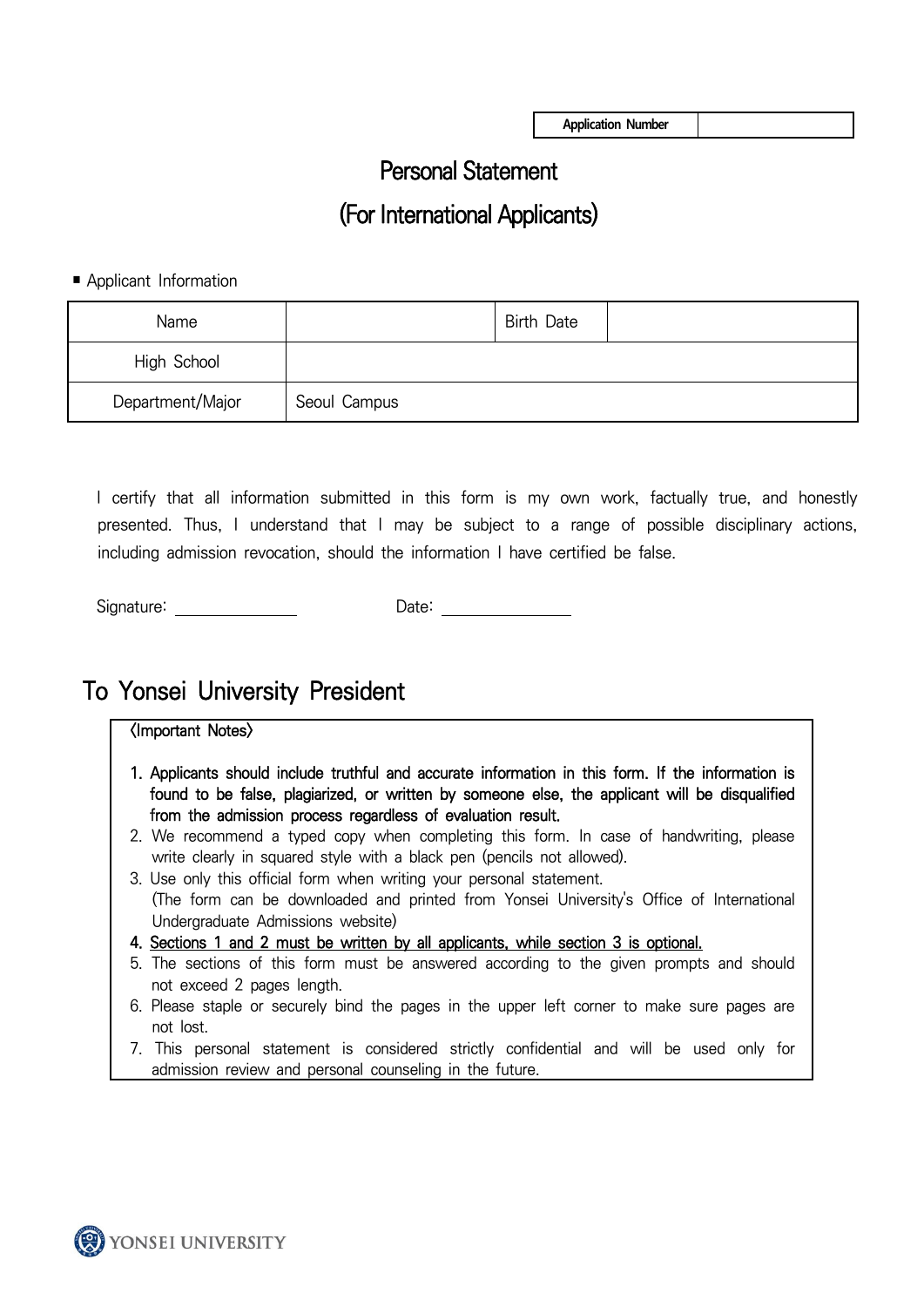**Application Number**

### 1. Reason for Application

A. Explain your reason for applying to Yonsei University as well to the department/major of your interest.

- B. Write down what you think are the necessary abilities to become a successful international student in Yonsei University.
- C. Write down the efforts you've been doing to prepare and gain such abilities.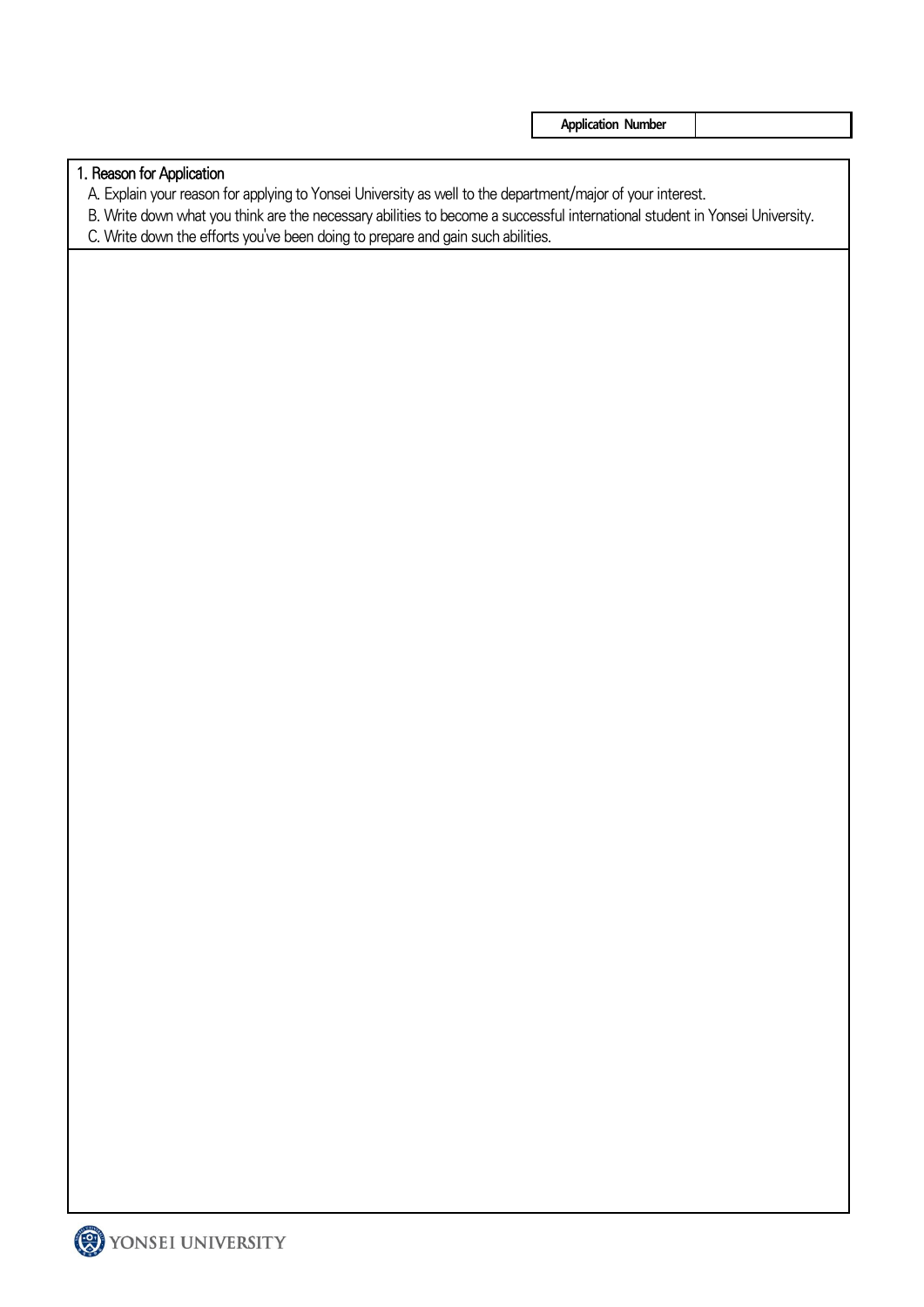**Application Number**

| A. Freely describe any other relevant information in details that may help us learn more about you and that was not<br>mentioned above.<br>B. Describe your experiences (work, academic achievement, etc.) after high school graduation in details. | them. |  | real situations. Explain how you perceive these cultural differences as well as what kind of efforts you need to overcome |  |
|-----------------------------------------------------------------------------------------------------------------------------------------------------------------------------------------------------------------------------------------------------|-------|--|---------------------------------------------------------------------------------------------------------------------------|--|
| 3. Extra (optional)                                                                                                                                                                                                                                 |       |  |                                                                                                                           |  |
|                                                                                                                                                                                                                                                     |       |  |                                                                                                                           |  |
|                                                                                                                                                                                                                                                     |       |  |                                                                                                                           |  |
|                                                                                                                                                                                                                                                     |       |  |                                                                                                                           |  |
|                                                                                                                                                                                                                                                     |       |  |                                                                                                                           |  |
|                                                                                                                                                                                                                                                     |       |  |                                                                                                                           |  |
|                                                                                                                                                                                                                                                     |       |  |                                                                                                                           |  |
|                                                                                                                                                                                                                                                     |       |  |                                                                                                                           |  |
|                                                                                                                                                                                                                                                     |       |  |                                                                                                                           |  |
|                                                                                                                                                                                                                                                     |       |  |                                                                                                                           |  |
|                                                                                                                                                                                                                                                     |       |  |                                                                                                                           |  |
|                                                                                                                                                                                                                                                     |       |  |                                                                                                                           |  |
|                                                                                                                                                                                                                                                     |       |  |                                                                                                                           |  |
|                                                                                                                                                                                                                                                     |       |  |                                                                                                                           |  |
|                                                                                                                                                                                                                                                     |       |  |                                                                                                                           |  |
|                                                                                                                                                                                                                                                     |       |  |                                                                                                                           |  |
|                                                                                                                                                                                                                                                     |       |  |                                                                                                                           |  |
|                                                                                                                                                                                                                                                     |       |  |                                                                                                                           |  |
|                                                                                                                                                                                                                                                     |       |  |                                                                                                                           |  |
|                                                                                                                                                                                                                                                     |       |  |                                                                                                                           |  |
|                                                                                                                                                                                                                                                     |       |  |                                                                                                                           |  |
|                                                                                                                                                                                                                                                     |       |  |                                                                                                                           |  |
|                                                                                                                                                                                                                                                     |       |  |                                                                                                                           |  |
|                                                                                                                                                                                                                                                     |       |  |                                                                                                                           |  |
|                                                                                                                                                                                                                                                     |       |  |                                                                                                                           |  |
|                                                                                                                                                                                                                                                     |       |  |                                                                                                                           |  |
|                                                                                                                                                                                                                                                     |       |  |                                                                                                                           |  |
|                                                                                                                                                                                                                                                     |       |  |                                                                                                                           |  |
|                                                                                                                                                                                                                                                     |       |  |                                                                                                                           |  |
|                                                                                                                                                                                                                                                     |       |  |                                                                                                                           |  |
|                                                                                                                                                                                                                                                     |       |  |                                                                                                                           |  |
|                                                                                                                                                                                                                                                     |       |  |                                                                                                                           |  |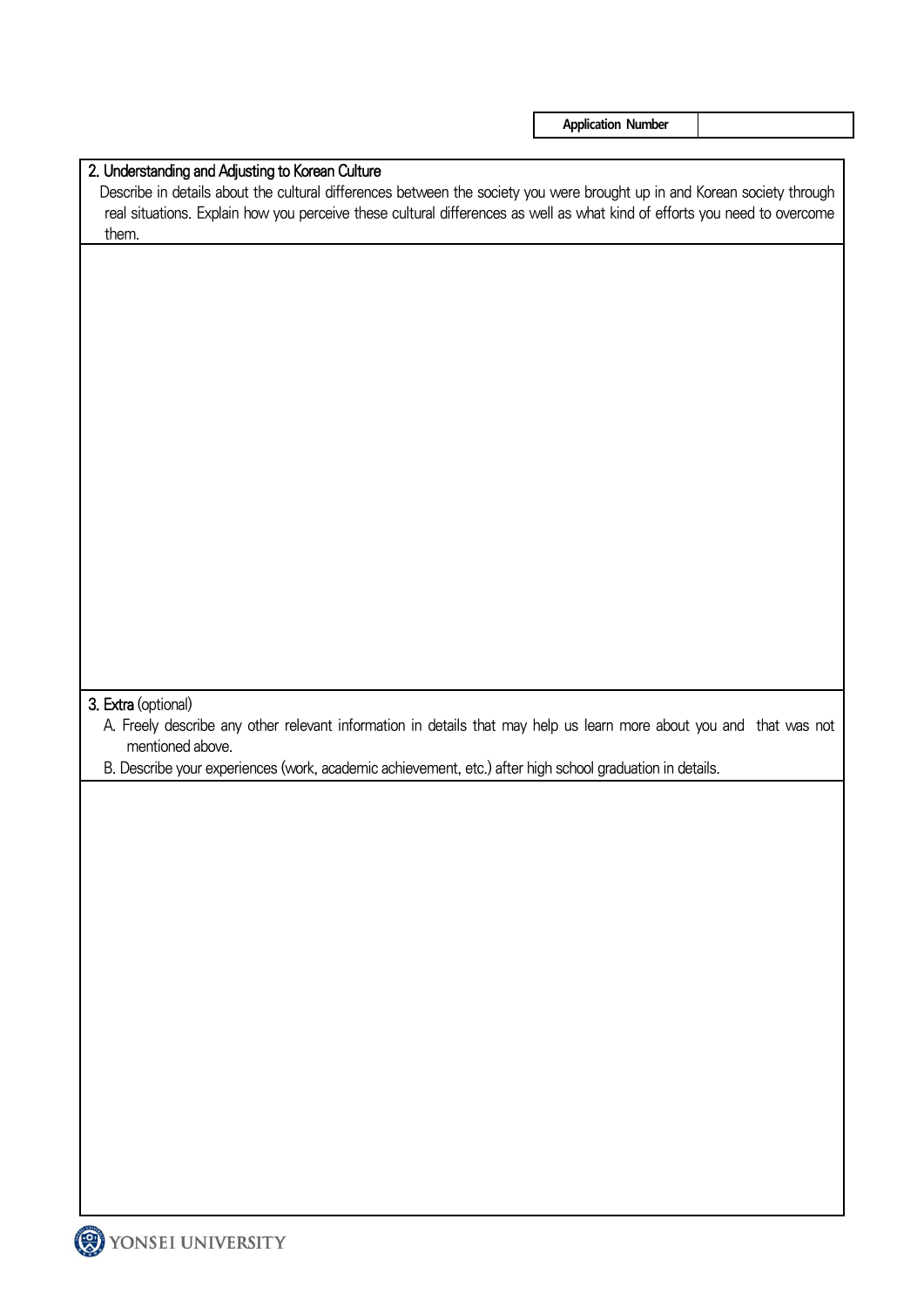## Letter of Recommendation

#### ■ Note to Applicant

After completing the questions below, the applicant must submit this form to the recommender.

| Applicant's Name:                                                                                                                                            |       |                         | Date of Birth: |                      |
|--------------------------------------------------------------------------------------------------------------------------------------------------------------|-------|-------------------------|----------------|----------------------|
| Last/Family                                                                                                                                                  | First | Middle                  | mm/dd/yyyy     |                      |
| $E$ -mail:                                                                                                                                                   |       |                         | Phone:         |                      |
| Name & Address of<br>High school:                                                                                                                            |       |                         |                |                      |
| Applying for _______                                                                                                                                         |       | Department              |                |                      |
| I agree that this letter is confidential and remains to be undisclosed and thus voluntarily waive my right of<br>access to any information contained within. |       |                         |                |                      |
| Applicant's Signature                                                                                                                                        |       | Applicant's Name(Print) |                | Date(month/day/year) |

### ■ Note to Recommender

| Recommender's Name:                                                                               |                                                                                                                       |
|---------------------------------------------------------------------------------------------------|-----------------------------------------------------------------------------------------------------------------------|
| $F$ -mail:                                                                                        | Phone:                                                                                                                |
| Institutional Affiliation:                                                                        | Position:                                                                                                             |
| How long have you known this applicant, and in what capacity?                                     |                                                                                                                       |
| information in my recommendation confidential and I will not disclose it under any circumstances. | I certify that the information in this letter is accurate, complete and truthful. I also certify that I have kept any |
| Recommender's Signature                                                                           | Recommender's Name(Print)<br>Date(month/day/year)                                                                     |
|                                                                                                   |                                                                                                                       |

Please seal and send this recommendation letter directly to the address below. International Undergraduate Admissions Team, Yonsei University 50 Yonsei-ro, Seodaemoon-gu, Seoul 03722, Korea

 $(1 of 3)$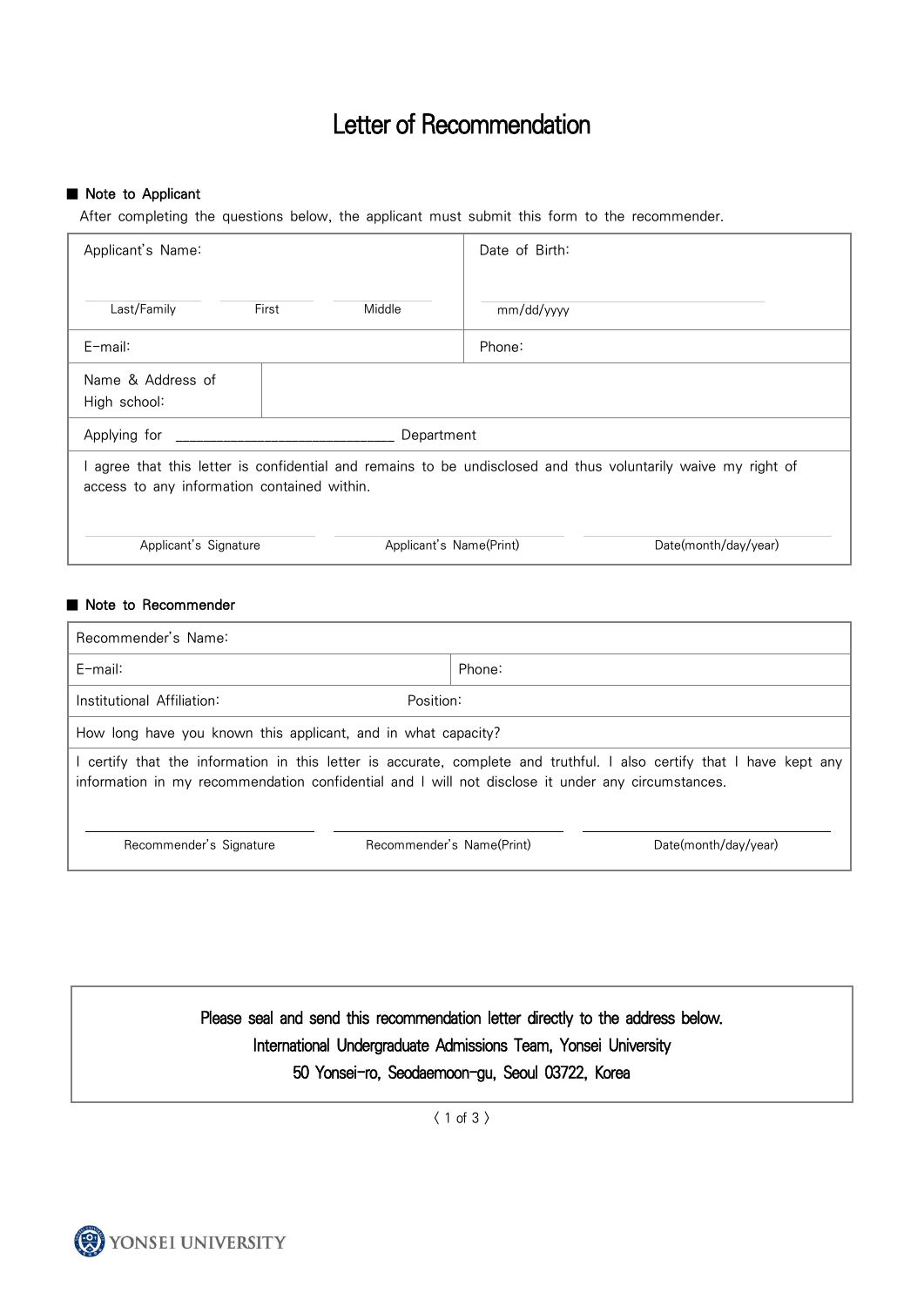|                                                                                                                                 | Applicant name | Application number |  |
|---------------------------------------------------------------------------------------------------------------------------------|----------------|--------------------|--|
|                                                                                                                                 |                |                    |  |
| 1. Please assess the applicant's degree of the following qualities in comparison with other students you have previously taught |                |                    |  |

or been acquainted with. The recommender has known the applicant for \_\_\_\_\_\_ years, and compared the applicant against the following group of students.

 (If the recommender has not taught the applicant, please check the "Other" section and indicate the group of persons to which an applicant is compared for his or her evaluation.)

| All 12th arade        | All 12th arade students    | All 12th grade students | Other |  |
|-----------------------|----------------------------|-------------------------|-------|--|
| high school students  | you are currently teaching | who applied to          |       |  |
| taught in your career |                            | 4 year colleges         |       |  |

#### Compared to other students, how do you rate this student in terms of:

|                                      | N/A | Poor | <b>Below</b><br>average | Average | <b>Good</b><br>(Top 5-10%) | <b>Excellent</b><br>(Top 1-5%) | <b>Exceptional</b><br>(Within top 1%) |  |  |  |  |  |
|--------------------------------------|-----|------|-------------------------|---------|----------------------------|--------------------------------|---------------------------------------|--|--|--|--|--|
| Classroom attitude                   |     |      |                         |         |                            |                                |                                       |  |  |  |  |  |
| Consideration for other<br>students  |     |      |                         |         |                            |                                |                                       |  |  |  |  |  |
| Respect for teachers                 |     |      |                         |         |                            |                                |                                       |  |  |  |  |  |
| Extracurricular activities           |     |      |                         |         |                            |                                |                                       |  |  |  |  |  |
| Creative thinking                    |     |      |                         |         |                            |                                |                                       |  |  |  |  |  |
| Logical analysis                     |     |      |                         |         |                            |                                |                                       |  |  |  |  |  |
| Willingness to attempt<br>challenges |     |      |                         |         |                            |                                |                                       |  |  |  |  |  |
| Leadership                           |     |      |                         |         |                            |                                |                                       |  |  |  |  |  |
| Responsibility                       |     |      |                         |         |                            |                                |                                       |  |  |  |  |  |
| Communication skills                 |     |      |                         |         |                            |                                |                                       |  |  |  |  |  |
| Community service                    |     |      |                         |         |                            |                                |                                       |  |  |  |  |  |

※ If the applicant is especially outstanding in some aspect, please check or comment on it in the following article. The applicant is evaluated to be best in \_\_\_ years of teaching experience. Other( )

2. If there are any aspects of the applicant's academic ability (e.g. academic attitude, learning capacity, intellectual potential) or personality (e.g. community spirit, moral standards, values) that the evaluators should consider, please explain with specific examples. Please note any active and potential talents or characteristics that cannot be otherwise assessed through grades and other objective indicators.

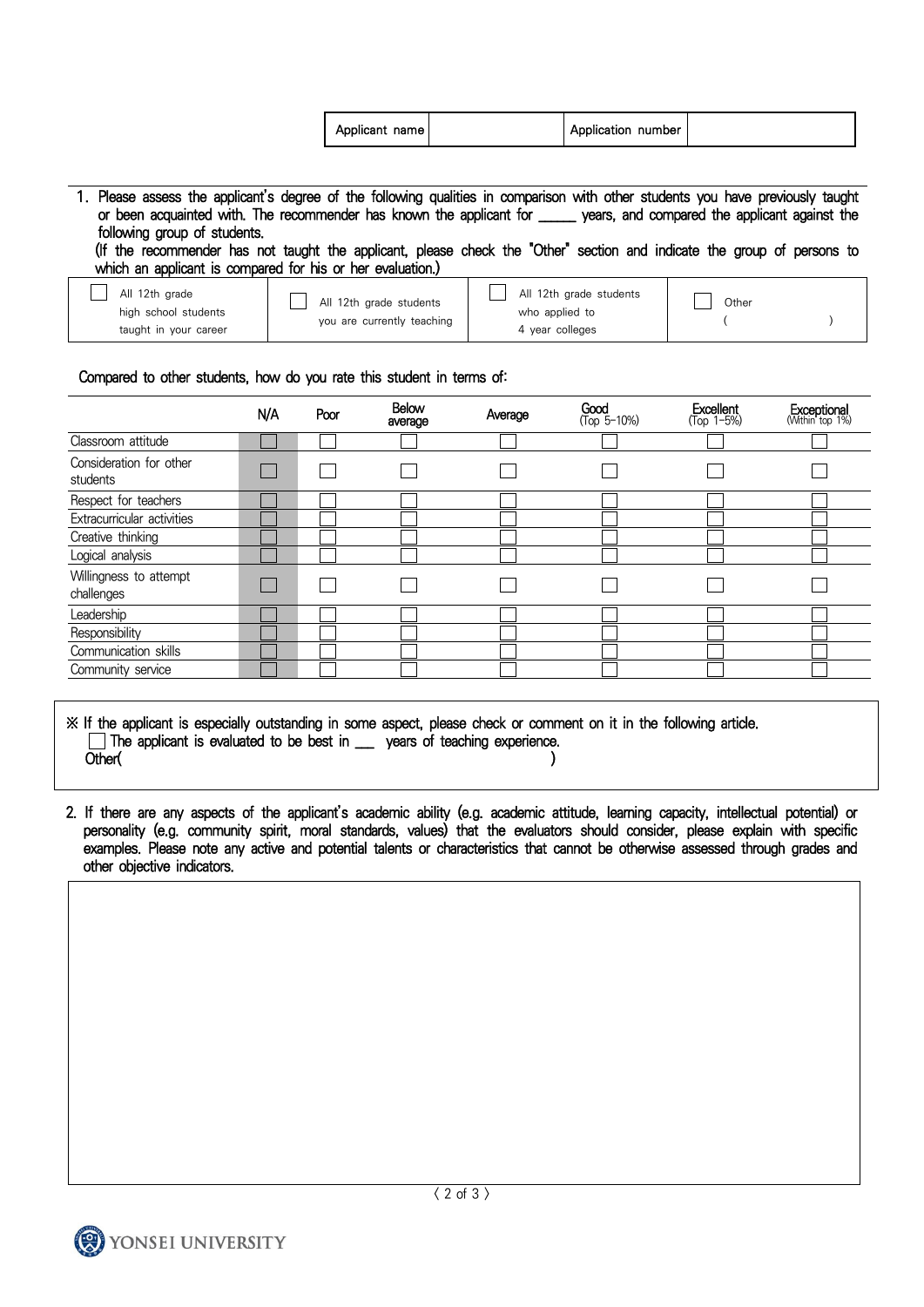| Applicant name | Application number |  |
|----------------|--------------------|--|
|                |                    |  |
|                |                    |  |
|                |                    |  |
|                |                    |  |
|                |                    |  |
|                |                    |  |

3. If there are any aspects to the applicant's educational background (in upbringing, living conditions, regional characteristics etc.), that the evaluators should consider, please explain with specific examples.

### 4. How strongly do you recommend this student for Yonsei University:

| with<br>reservation | fairly strongly | stronalv | my strongest recommendation |
|---------------------|-----------------|----------|-----------------------------|
|                     |                 |          |                             |

⋇ If you have any reservations about the applicant's character, please explain on a separate sheet of paper.

⋇ This recommendation will be served ONLY for the purpose of admission process

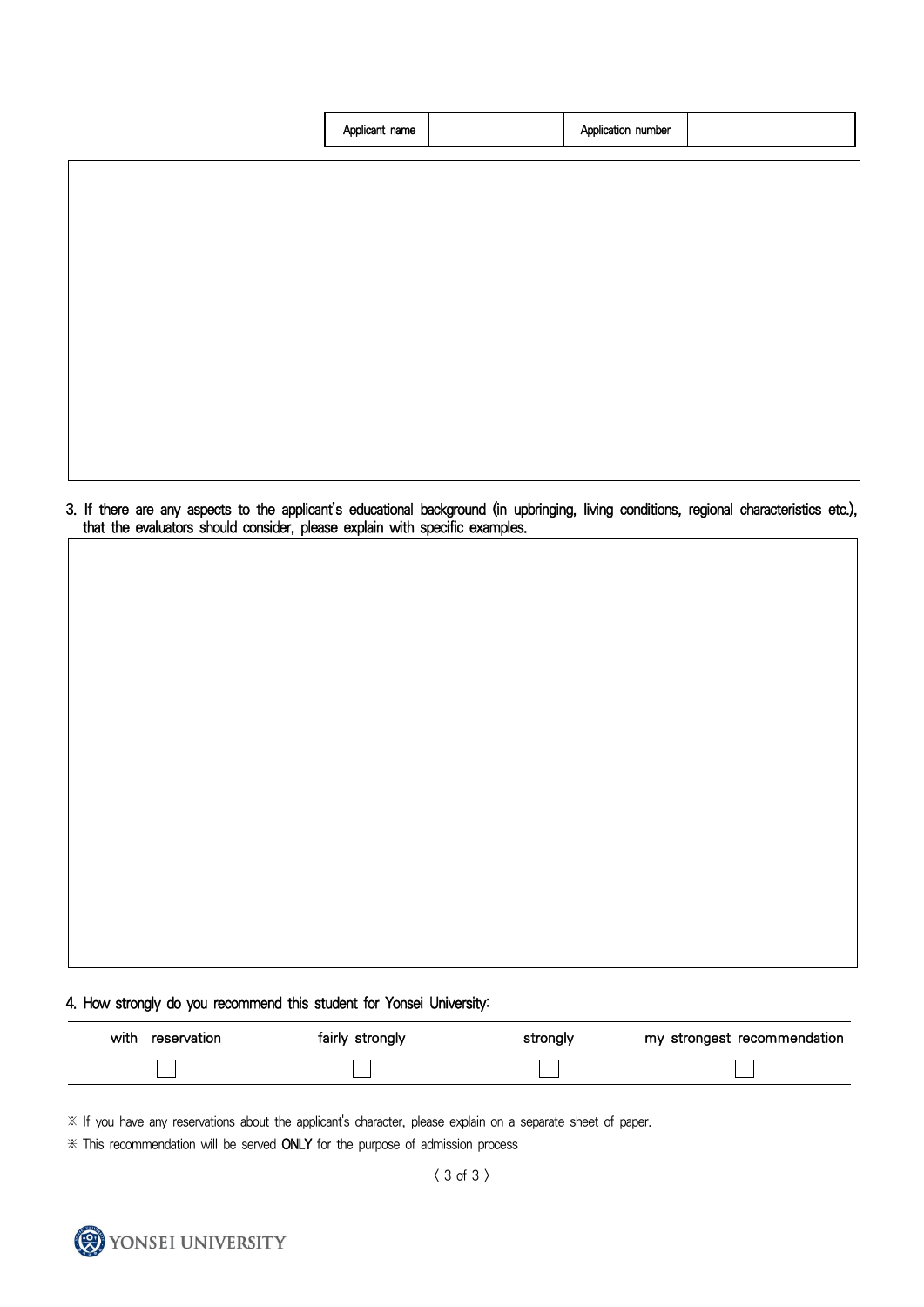# G English Canademic History Record Sheet

| Application Number |  |
|--------------------|--|
| English Name       |  |
| Nationality        |  |



### 1. Records of elementary, middle and high school enrollment period by schools attended

| <b>Example 13</b> Eligibility Classification | School                                                             |         | <b>Enrollment Period</b> |                                                                                                                                   |                |        |  |                |   | Grade / Term |   |   |  |   |   |    |         |  |
|----------------------------------------------|--------------------------------------------------------------------|---------|--------------------------|-----------------------------------------------------------------------------------------------------------------------------------|----------------|--------|--|----------------|---|--------------|---|---|--|---|---|----|---------|--|
|                                              |                                                                    |         |                          |                                                                                                                                   |                | Grade  |  | $\overline{2}$ | 3 | 4            | 5 | 6 |  | 8 | 9 | 11 | 12   13 |  |
| both parents are foreigners                  | G Foreign Applicants whose   Name of School[School System (years)] | Country | City                     | Period                                                                                                                            | year&<br>month | Term   |  |                |   |              |   |   |  |   |   |    |         |  |
| (including GLD)                              |                                                                    |         |                          | $\ldots$ $\sim$ $\ldots$                                                                                                          | yrs            | months |  |                |   |              |   |   |  |   |   |    |         |  |
|                                              |                                                                    |         |                          | $\mathcal{A}=\mathcal{A}=\mathcal{A}^{\mathbf{w}}$ . The set of $\mathcal{A}$                                                     | yrs            | months |  |                |   |              |   |   |  |   |   |    |         |  |
|                                              |                                                                    |         |                          | $\mathbf{r} = \mathbf{r} + \mathbf{r}$ and $\mathbf{r} = \mathbf{r} + \mathbf{r}$                                                 | yrs            | months |  |                |   |              |   |   |  |   |   |    |         |  |
|                                              |                                                                    |         |                          | $\mathbf{r} = \mathbf{r} \times \mathbf{r}$ and $\mathbf{r} = \mathbf{r} \times \mathbf{r}$                                       | yrs            | months |  |                |   |              |   |   |  |   |   |    |         |  |
|                                              |                                                                    |         |                          | $\mathbf{r} = \mathbf{r} + \mathbf{r}$ . The set of $\mathbf{r} = \mathbf{r}$                                                     | yrs            | months |  |                |   |              |   |   |  |   |   |    |         |  |
|                                              |                                                                    |         |                          | $\mathcal{L}^{\mathcal{A}}$ , and $\mathcal{L}^{\mathcal{B}}$ , and $\mathcal{L}^{\mathcal{B}}$ , and $\mathcal{L}^{\mathcal{B}}$ | yrs            | months |  |                |   |              |   |   |  |   |   |    |         |  |
|                                              |                                                                    |         |                          | $\mathbf{r} = \mathbf{r} \times \mathbf{r}$ and $\mathbf{r} = \mathbf{r} \times \mathbf{r}$                                       | yrs            | months |  |                |   |              |   |   |  |   |   |    |         |  |

① Fill in the form based on the enrollment certificate issued by the school ② Exclude kindergarten and college enrollment period

### 2. Special Note

| X If there are any special matters, such as double attendance of same grade, grade skipping, omission of grades for a particular semester, or leave of absence, the following table must be filled out. |        |            |        |  |  |  |
|---------------------------------------------------------------------------------------------------------------------------------------------------------------------------------------------------------|--------|------------|--------|--|--|--|
| Contents                                                                                                                                                                                                | Period | Grade/Tern | Reason |  |  |  |
|                                                                                                                                                                                                         |        |            |        |  |  |  |
|                                                                                                                                                                                                         |        |            |        |  |  |  |
|                                                                                                                                                                                                         |        |            |        |  |  |  |
|                                                                                                                                                                                                         |        |            |        |  |  |  |
|                                                                                                                                                                                                         |        |            |        |  |  |  |

Date: Applicant:: (Sign or Stamp) One of the Parents: (Sign or Stamp)

The above contents are factually true and if any false entry is confirmed, I will accept the corresponding measures of the school, such as admission revocation even after admission.

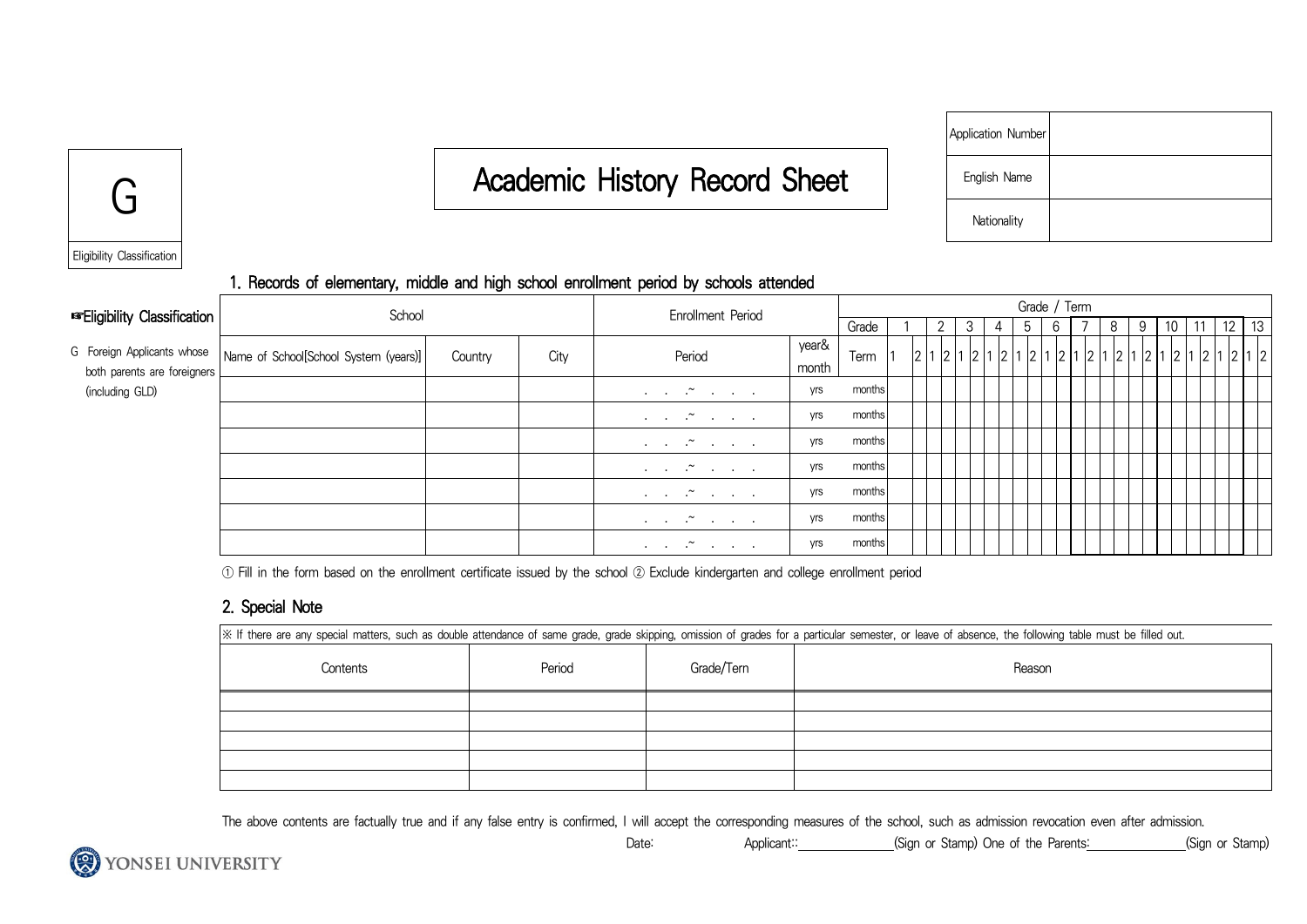

### 2022.9.외국인 LETTER OF CONSENT(학력조회동의서) 수험번호

International Undergraduate Admissions Team, Yonsei University 50 Yonsei-ro, Seodaemoon-gu, Seoul 03722, Korea Tel: +82-2-2123-3225, Fax: +82-2-2123-8636 http://iadmission.yonsei.ac.kr

### Release of Information Form

By making application for admission to Undergraduate Programs of Yonsei University, I hereby authorize administrator or other

persons to confer with others to obtain and verify my credentials and qualifications as a provider.

I release from any and all liability all organizations or individuals who act in good faith and without malice to provide the above

information.

I consent to the release by any person to other institutions of all information that may be relevant to an evaluation of my

credentials and qualifications and hereby release any such person providing such information of any and all liability.

| (YYYY). | (MM). | (DD). |
|---------|-------|-------|
|         |       |       |

Name(지원자 성명) : 

Date of Birth(생년월일) : 

Signature(지원자 서명) :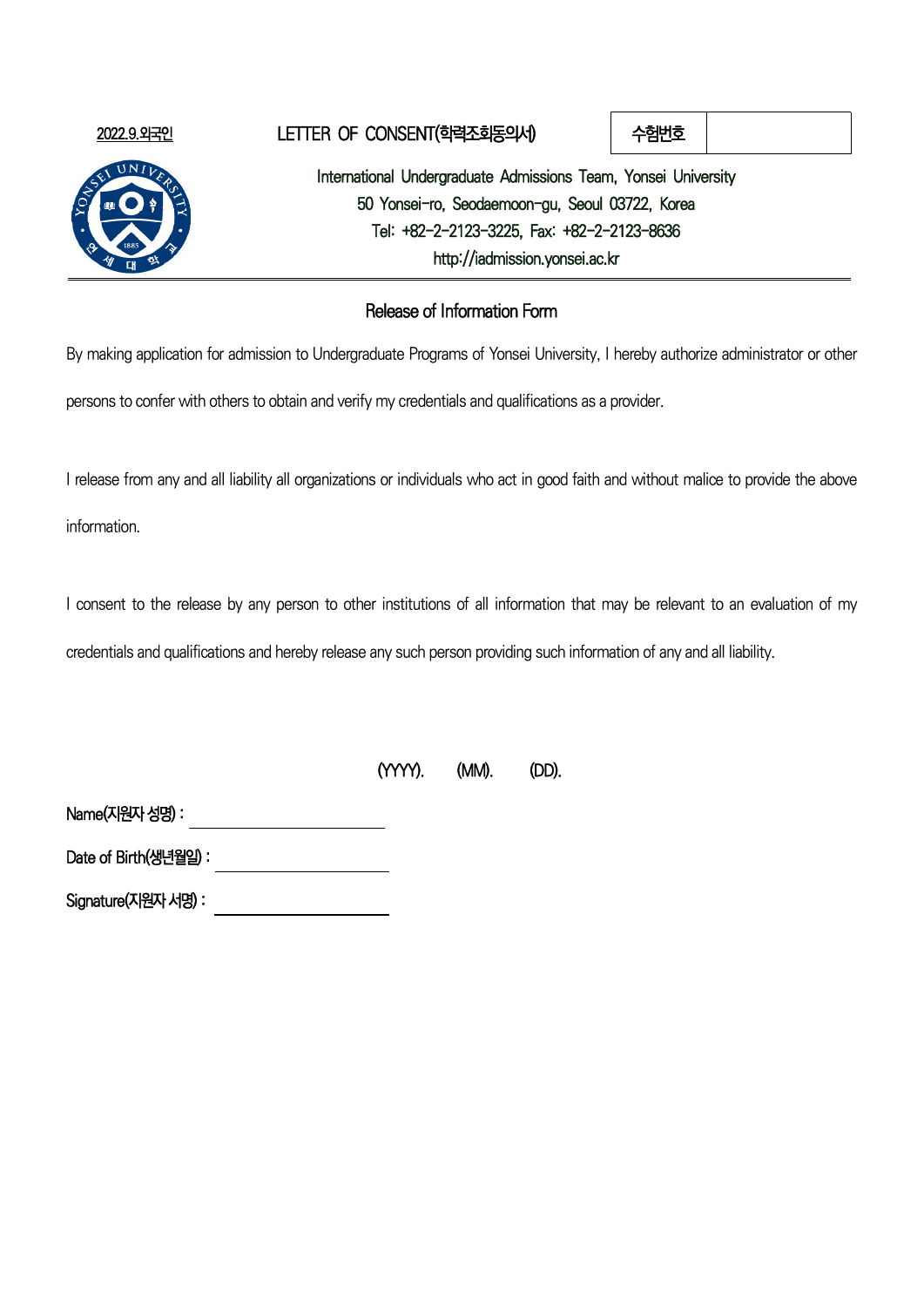### 2022.9.외국인 LETTER OF REQUEST(학력조회의뢰서) 수험번호

International Undergraduate Admissions Team, Yonsei University

50 Yonsei-ro, Seodaemoon-gu, Seoul 03722, Korea

Tel: +82-2-2123-3225, Fax: +82-2-2123-8636, E-mail: iadms@yonsei.ac.kr

http://iadmission.yonsei.ac.kr

※ '지원자 작성란'만 기재하여 제출합니다.

Student's Education Record[지원자 작성란, Student's Section]

| <b>Student's Name</b>                                       |  |
|-------------------------------------------------------------|--|
| Date of Birth (yyyy/mm/dd)                                  |  |
| Sex (Male, Female)                                          |  |
| Name of School(Campus)                                      |  |
| School Phone No.                                            |  |
| <b>School Address</b>                                       |  |
| Period of Enrollment                                        |  |
| yyy/mm/dd ~ yyyy/mm/dd)                                     |  |
| Date of Graduation <sup>[1]</sup> / Transfer <sup>[1]</sup> |  |

※ Attachments : Letter of Consent, High school transcript(s)

[해외학교(고교과정) 학적담당자 작성란, Verifier/Registrar's Section]

Kindly verify the above student information in the box below, and please return to International Undergraduate Admissions Team, Yonsei Univeristy[by air-mail / email attachment / fax, etc].

| Verification                                              | Tick ⊠ & Remark    |
|-----------------------------------------------------------|--------------------|
| 1. Basic Information                                      | Correct $\square$  |
| (Name, DOB, Sex, School Info.)                            | Incorrect $\Box$ ( |
| 2. Period of Enrollment                                   | Correct $\square$  |
|                                                           | Incorrect $\Box$ ( |
| 3. Date of Graduation <sup>1</sup> /Transfer <sup>1</sup> | Correct $\square$  |
|                                                           | Incorrect $\Box$ ( |
| 4. Descriptions in Transcript(s)                          | Correct $\square$  |
| [For High School only]                                    | Incorrect $\Box$ ( |
| Certified by                                              |                    |
| Name & Position:                                          |                    |
| Signature:                                                |                    |
| <b>Affiliation:</b>                                       |                    |
| Tel:                                                      |                    |
| Fax:                                                      |                    |
| Email:                                                    |                    |
| Date:                                                     |                    |
| Comment:                                                  |                    |